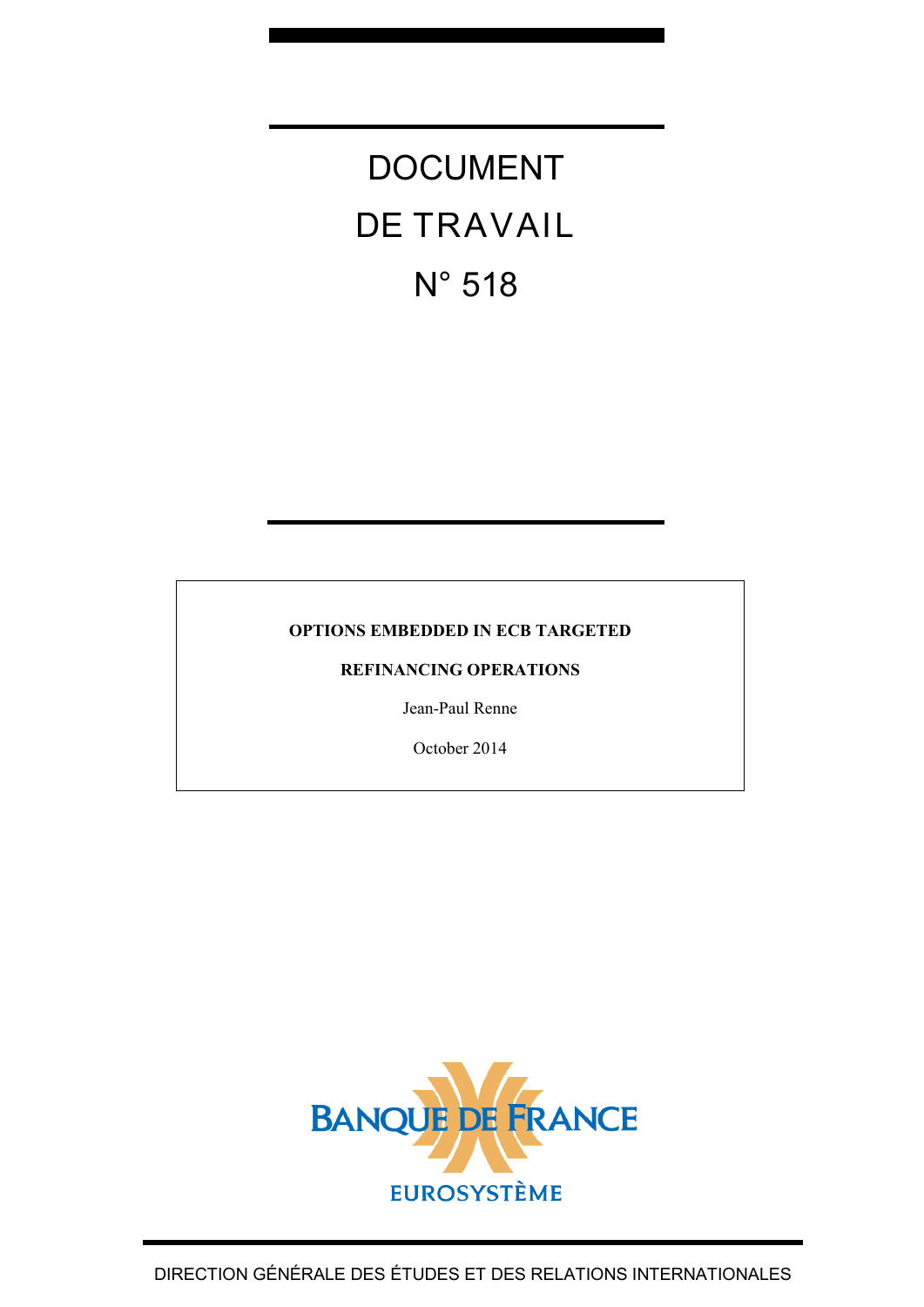## DIRECTION GÉNÉRALE DES ÉTUDES ET DES RELATIONS INTERNATIONALES

#### **OPTIONS EMBEDDED IN ECB TARGETED**

#### **REFINANCING OPERATIONS**

Jean-Paul Renne

October 2014

Les Documents de travail reflètent les idées personnelles de leurs auteurs et n'expriment pas nécessairement la position de la Banque de France. Ce document est disponible sur le site internet de la Banque de France « [www.banque-france.fr](http://www.banque-france.fr/) ».

Working Papers reflect the opinions of the authors and do not necessarily express the views of the Banque de France. This document is available on the Banque de France Website ["www.banque-france.fr"](http://www.banque-france.fr/).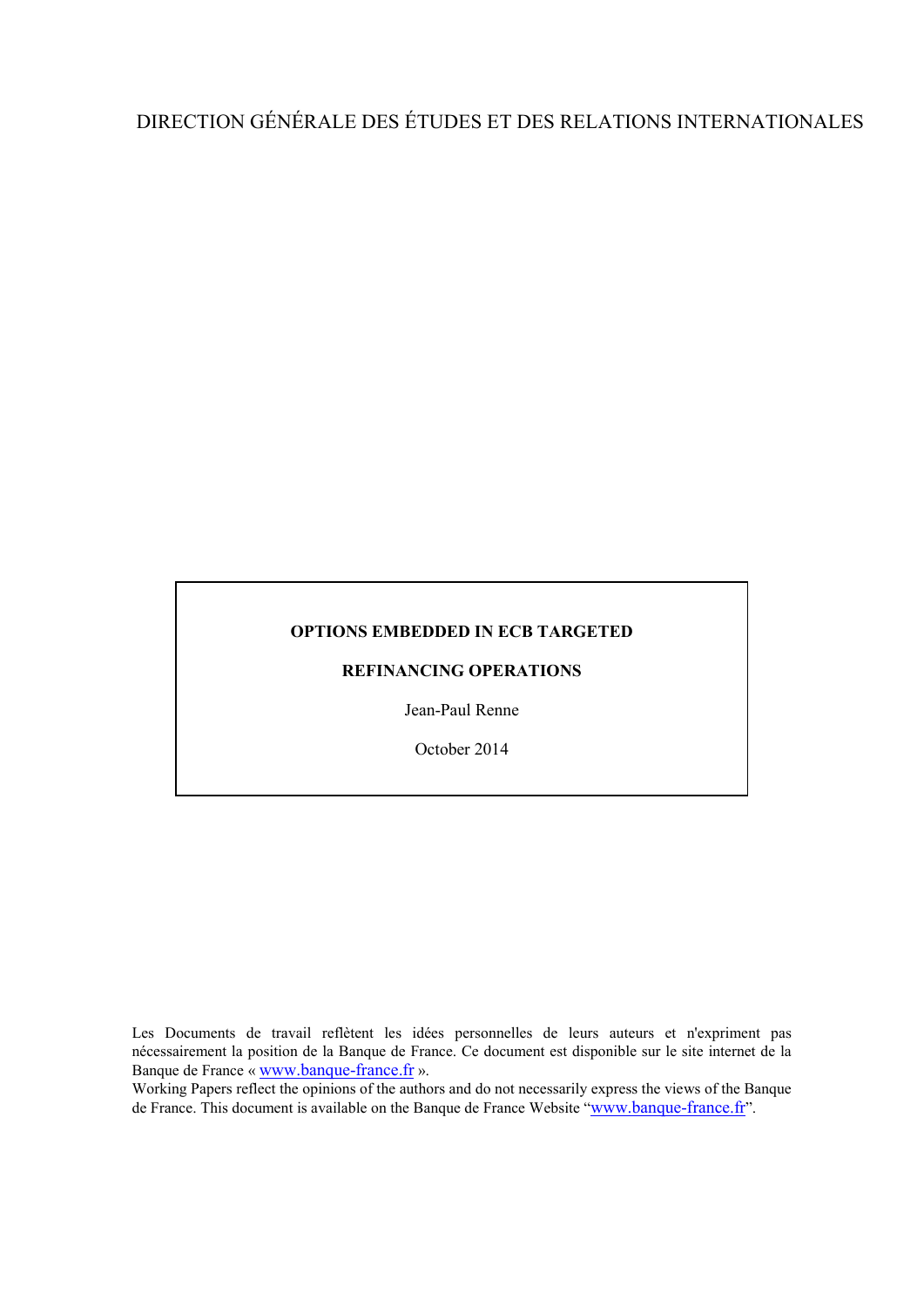## <span id="page-2-0"></span>Options Embedded in ECB Targeted Refinancing Operations

Jean-Paul Renne<sup>∗</sup>

<sup>∗</sup>Banque de France; e-mail: [jeanpaul.renne@banque-france.fr.](mailto:jeanpaul.renne@banque-france.fr) This work has benefited from stimulating discussions with Morten Bech, Ben Craig, Alain Monfort and Miklos Vari. I thank seminar participants at Banque de France for their comments. This paper expresses the views of the author; they do not necessarily reflect those of the Banque de France.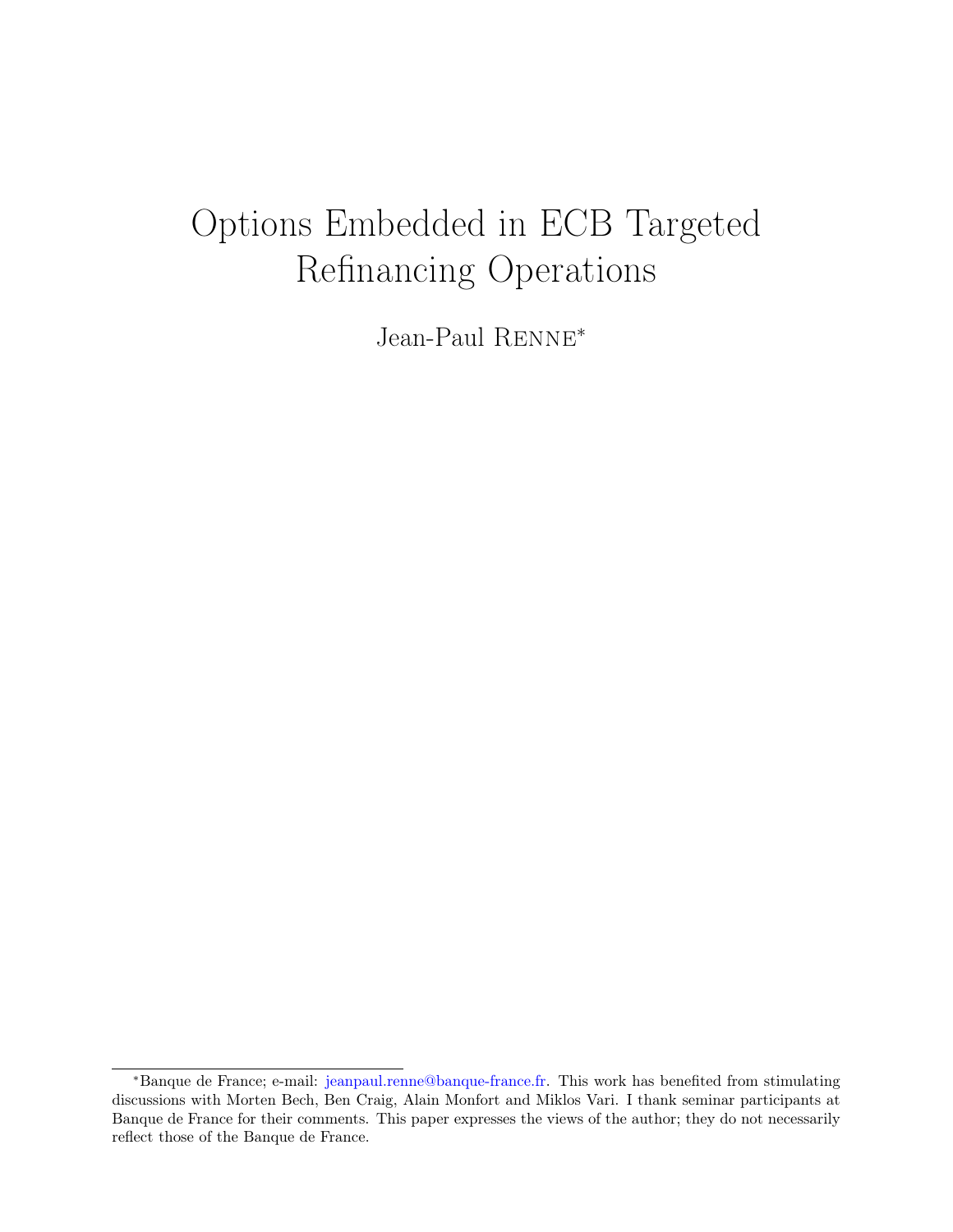Abstract: In June 2014, the European Central Bank (ECB) announced the implementation of new refinancing operations aimed at supporting bank lending to the non-financial private sector. This paper exhibits and prices options embedded in these Targeted Longer-Term Refinancing Operations. In particular, it shows how these options participate to the incentive mechanisms at play in these operations. Quantitative results point to substantial gains –for participating banks– attached to the satisfaction of lending conditions defined by the scheme.

JEL Codes: E43, E52, E58.

Keywords: unconventional monetary policy, option pricing, TLTRO.

Résumé: En juin 2014, la Banque Centrale Européenne a annoncé la mise en place d'un nouveau type d'opérations de refinancement visant à stimuler les prêts bancaires au secteur privé non-financier: les Targeted Longer-Term Refinancing Operations. Cet article met en lumière, puis valorise, des options incluses dans ces opérations. En particulier, il est montré que ces options participent aux mécanismes incitatifs à l'oeuvre dans ces opérations. L'analyse quantitative suggère que les conditions de financement offertes par les TLTROs sont particluièrement favorables pour les banques qui satisfont la contrainte de prêt définie dans le cadre du programme.

Codes JEL: E43, E52, E58.

Mots-Clés: politique monétaire non-conventionnelle, valorisation d'options, TLTRO.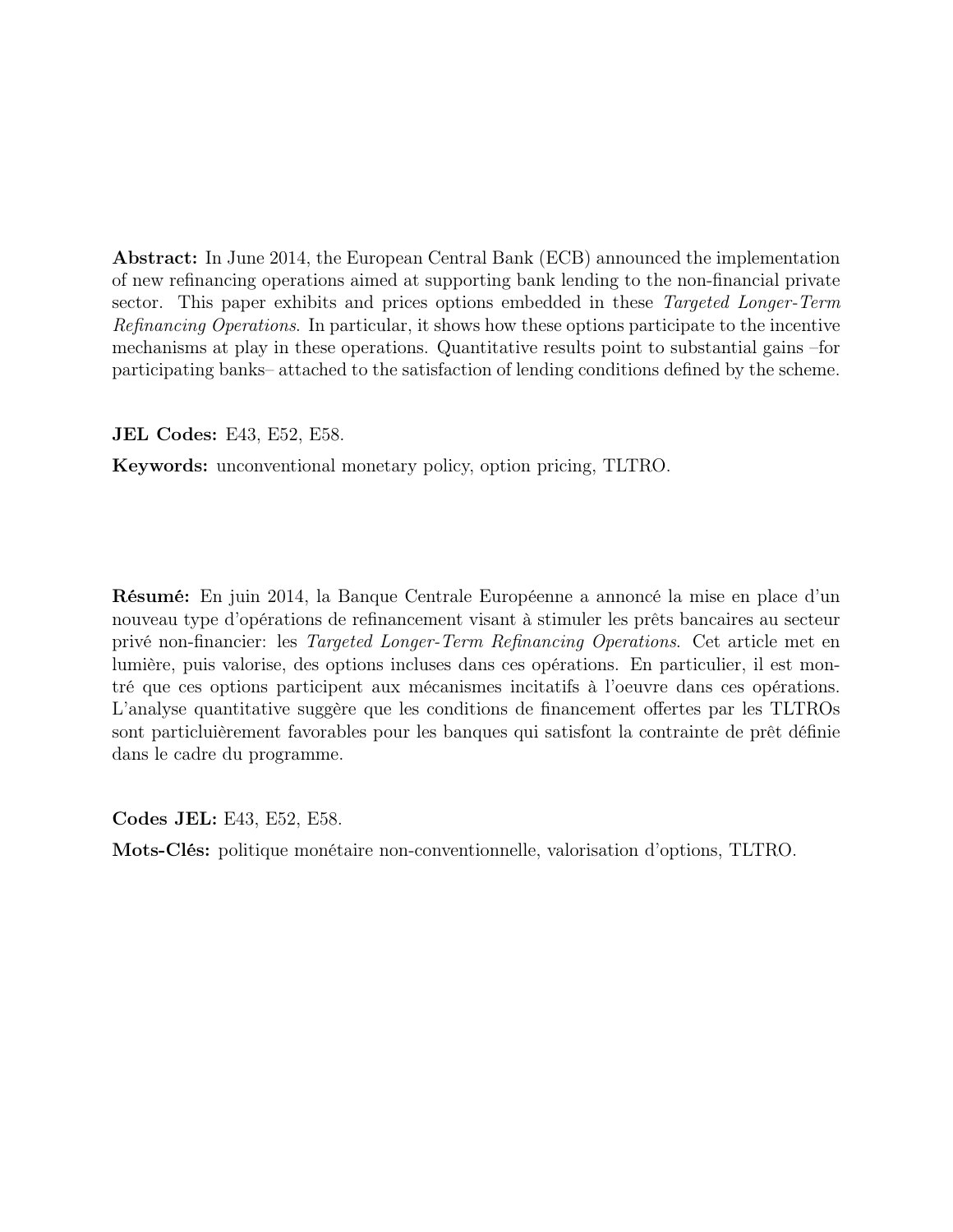#### Non-technical summary

The global financial turmoil incepted in 2007 and its implications on economic activity have triggered unprecedented responses from major central banks. Some of these measures specifically aim at supporting a continued provision of credit to the non-financial private sector, that is to address potential impairments of the bank lending channel. The Targeted Longer-Term Refinancing Operations (TLTROs), announced by the ECB in June 2014, fall in that category.

The weakness of bank lending reflects a range of factors, but one major determinant is the price that banks have to pay for funds. To be successful, funding-for-lending measures have (a) to offer an attractive pricing and (b) to entail mechanisms incentivizing banks to effectively lend to the economy. With this in mind, this paper examines TLTROs funding conditions. It shows in particular that some options, embedded in TLTROs, have to be taken into account when assessing the potential of these operations to meet objectives (a) and (b). One of those options pertains to the possibility, for those banks fulfilling a lending condition defined in the scheme, to pay back their loans before September 2018, which is the maturity dates of TLTROs. Another option relates to the possibility, for participating banks to borrow in the future at a rate indexed on the then-prevailing policy rates.

A specificity of these options is that their payoffs depend on future policy rates –as opposed to market rates–. Since such options are not traded on financial markets, their assessment has to be model-based. To that purpose, we use the model proposed in a companion paper [\(Renne](#page-25-0) [\(2014\)](#page-25-0)). This models explicitly incorporates policy rates and features closed-form formulas for interest-rate options, making it appropriate to the present analysis. The results suggest that those banks fulfilling the lending condition can expect to get funding costs 5 to 10 basis points lower than those resulting from rolling over one-week central-bank loans.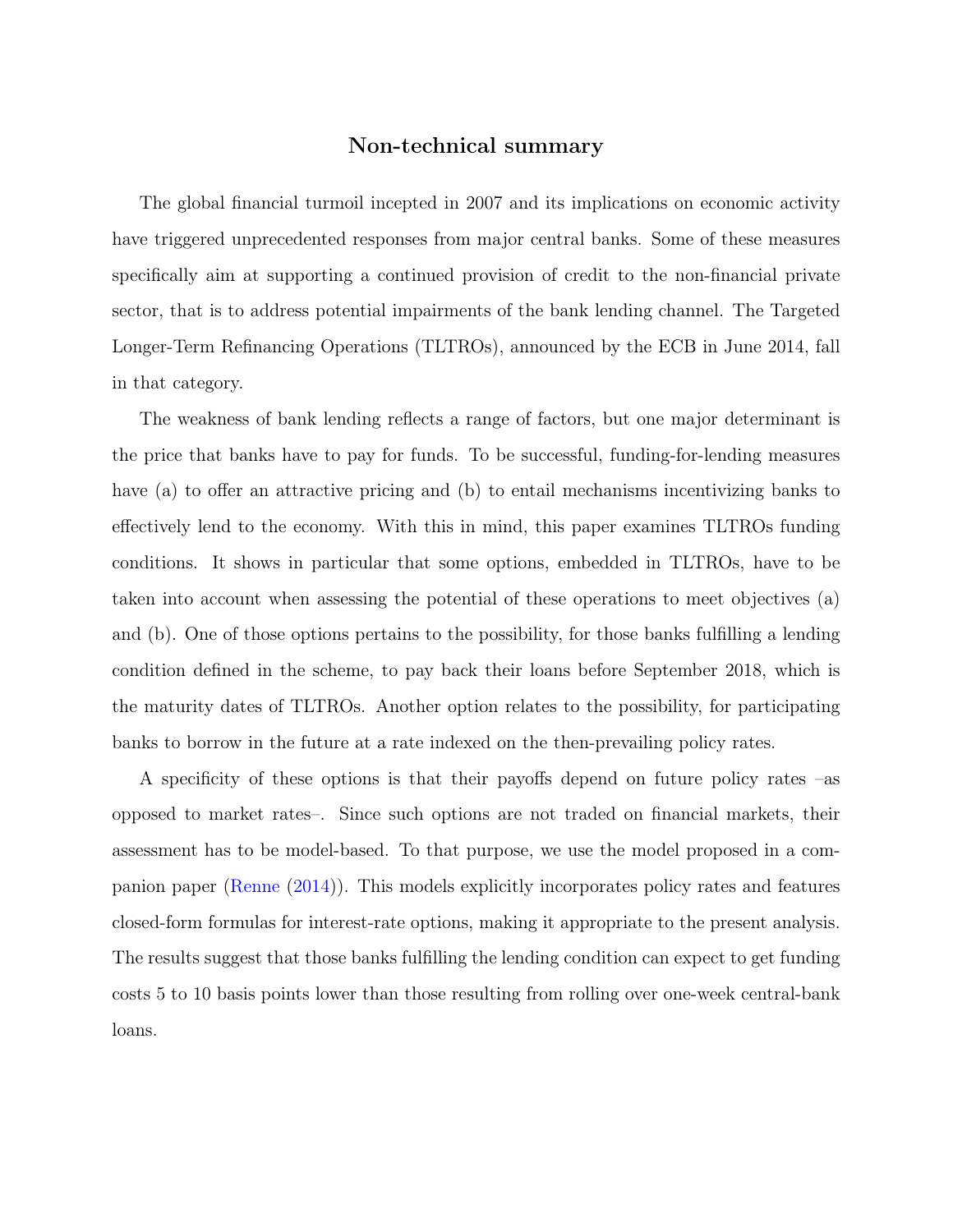## 1 Introduction

The global financial turmoil incepted in 2007 and its implications on economic activity have triggered unprecedented responses from major central banks. Monetary authorities have cut policy rates aggressively and adopted so-called unconventional monetary policies.<sup>[1](#page-2-0)</sup> Some of these measures specifically aim at supporting a continued provision of credit to the non-financial private sector, that is to address potential impairments of the bank lending channel.[2](#page-2-0) The Targeted Longer-Term Refinancing Operations (TLTROs) fall in that category. Announced on 5 June 2014 by the Governing Council of the ECB, these measures aim to "support bank lending to households and non-financial corporations, excluding loans to households for house purchase."

This paper aims at quantifying the attractiveness of TLTROs. While the funding conditions offered through TLTROs have been deemed to be "attractive" by market participants, policymakers and medias alike, we are not aware of other quantitative studies of this aspect at the time of writing.

The weakness of bank lending reflects a range of factors, but one major determinant is the price that banks have to pay for funds. To be successful, funding-for-lending measures have (a) to offer an attractive pricing and (b) to entail mechanisms incentivizing banks to effectively lend to the economy. With this in mind, this paper examines TLTROs funding conditions. It shows in particular that some options, embedded in TLTROs, have to be taken into account when assessing the potential of these operations to meet objectives (a) and (b). One of those options pertains to the possibility, for those banks fulfilling a lending

<sup>1</sup>See, among many others, [Borio and Disyatat](#page-24-0) [\(2010\)](#page-24-0), [Bowdler and Radia](#page-24-1) [\(2012\)](#page-24-1), [Trichet](#page-25-1) [\(2013\)](#page-25-1) and [Gambacorta, Hofmann, and Peersman](#page-24-2) [\(2014\)](#page-24-2). For a focus on how ECB intermediation has expanded during the crisis period, see [Giannone, Lenza, Pill, and Reichlin](#page-25-2) [\(2010\)](#page-25-2).

<sup>&</sup>lt;sup>2</sup>Indeed, there is evidence that credit supply conditions have become more important for the transmission of monetary policy than before the financial crisis, see e.g. [Gambacorta and Marques-Ibanez](#page-25-3) [\(2011\)](#page-25-3) or [Cappiello, Kadareja, Kok Sorensen, and Protopapa](#page-24-3) [\(2010\)](#page-24-3). Specific examples of such measures include schemes operated by the Bank of England ("Funding for Lending", see [Churm, Radia, Leake, Srinivasan,](#page-24-4) [and Whisker](#page-24-4) [\(2012\)](#page-24-4)), the Central Bank of Hungary ("Funding for Growth Scheme") and the Bank of Japan ("Fund-Provisioning Measure to Stimulate Bank Lending").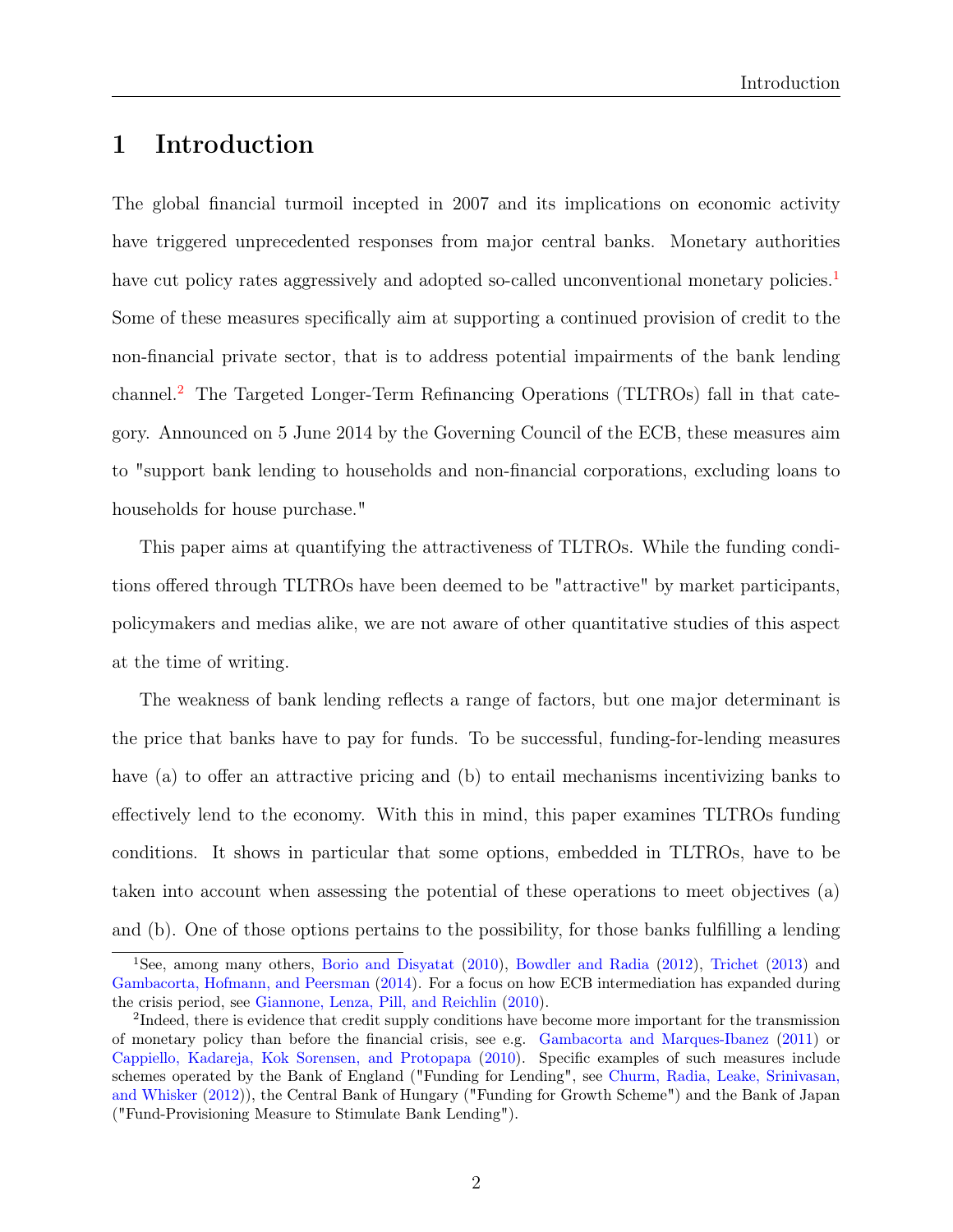condition defined in the scheme, to pay back their loans before September 2018, which is the maturity dates of TLTROs. Another option relates to the possibility, for participating banks to borrow in the future at a rate indexed on the then-prevailing policy rates.

A specificity of these options is that their payoffs depend on future policy rates –as opposed to market rates–. Since such options are not traded on financial markets, their assessment has to be model-based. To that purpose, we use the model proposed by [Renne](#page-25-0) [\(2014\)](#page-25-0). This models explicitly incorporates policy rates and features closed-form formulas for interest-rate options, making it appropriate to the present analysis. The results suggest that those banks fulfilling the lending condition can expect to get funding costs 5 to 10 basis points lower than those resulting from rolling over one-week central-bank loans.

The remaining of this paper is organized as follows. Section [2](#page-6-0) pesents the TLTRO scheme. Section [3](#page-8-0) proposes an assessment of the TLTRO funding conditions and Section [4](#page-18-0) concludes.

## <span id="page-6-0"></span>2 The TLTROs

The modalities of the TLTROs are presented in [European Central Bank](#page-24-5) [\(2014\)](#page-24-5); an exhaustive description of the scheme is given by [Governing Council of the ECB](#page-25-4) [\(2014\)](#page-25-4). The different TLTRO steps are represented in Figure [1.](#page-7-0) A series of TLTROs will be conducted between September 2014 and June 2016. The interest rate of these operations will be fixed over the life of the operation; the interest rate will be the MRO rate prevailing at the time of take-up, plus a fixed spread of 10 basis points. For instance, the MRO being of 5 bps in fall 2014, the rate of the first two TLTROs is 15 bps.

The amounts banks will be able to borrow during these operations are capped in the following way:

• For the first two operations (September and December 2014), each bank will be able to borrow up to 7% of the amount outstanding on 30 April 2014 of eligible loans granted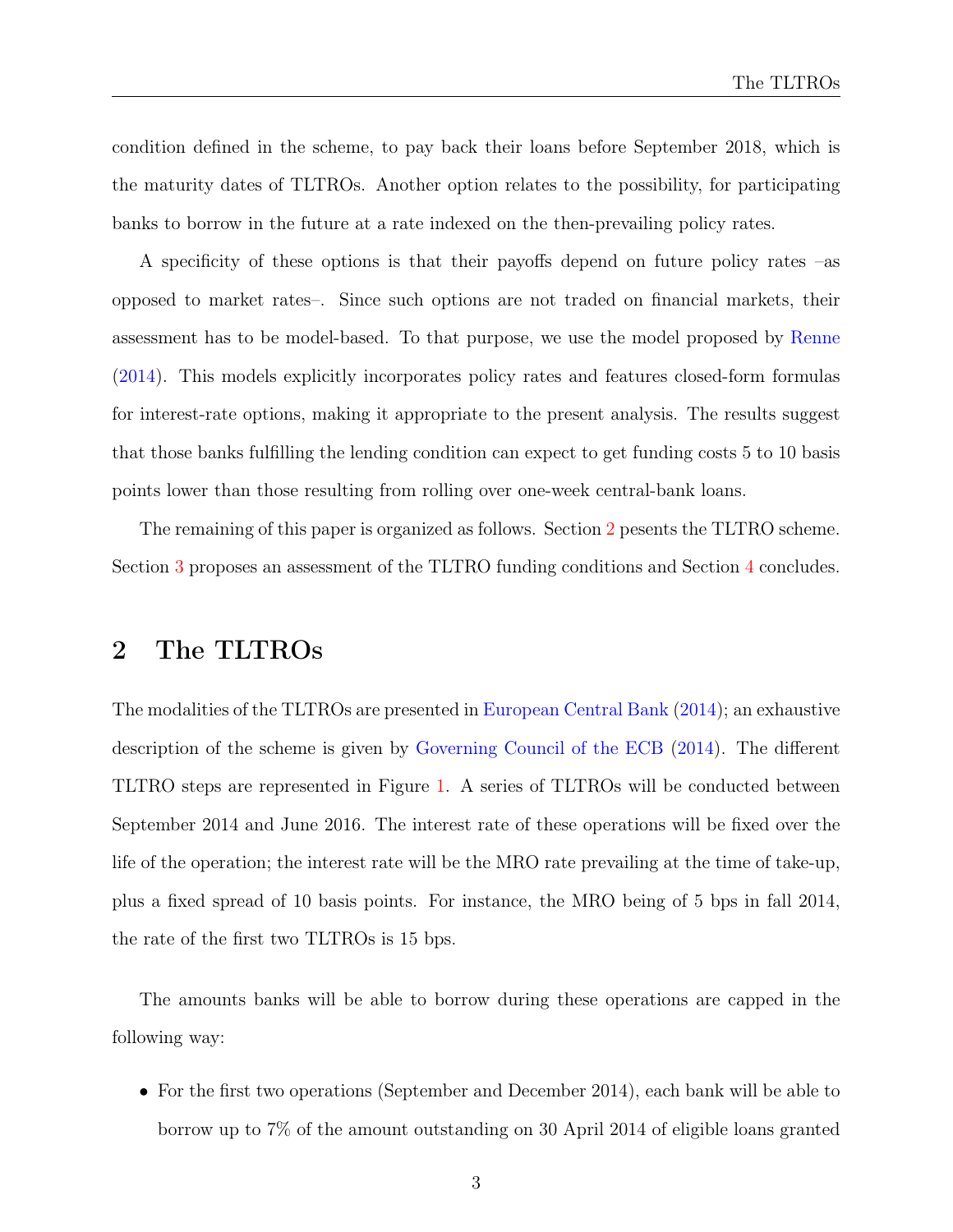Figure 1: TLTRO steps

<span id="page-7-0"></span>

Notes: See Section [2](#page-6-0) for explanations. Note that the length of the arrows appearing on this figure are arbitrary and have no specific meaning. \*: Mandatory early repayment will take place in September 2016. Dates  $t_0$  to  $t_3$  $t_3$  are used in Section 3 (see Subsection [3.2\)](#page-10-0).

by the bank.[3](#page-2-0) This limit implies that the maximum allotted amount will be close to EUR400bn.

• For the subsequent six allotment dates, from March 2015 to June 2016, the maximum amount borrowed by a bank will depend on the net lending of this bank between May 2014 and the allotment date. More precisely, at the  $k^{th}$  TLTRO, taking place at month  $m_k$ , the bank will be allowed to borrow up to 3 times the difference –if positive– between (a) its net lending over the period between May 2014 and month  $m_{k-2}$  and (b) a benchmark based on the net lending of this bank between May 2013 and April 2014.

Banks that will have borrowed in the TLTROs but whose eligible net lending in the period from May 2014 to April 2016 is below the benchmark will be required to pay back

<sup>3</sup> Outstanding amounts of eligible loans refer to outstanding loans on the balance sheet net securitized or otherwise transferred loans which have not been derecognized from the balance sheet (see [European Central](#page-24-5) [Bank](#page-24-5) [\(2014\)](#page-24-5)).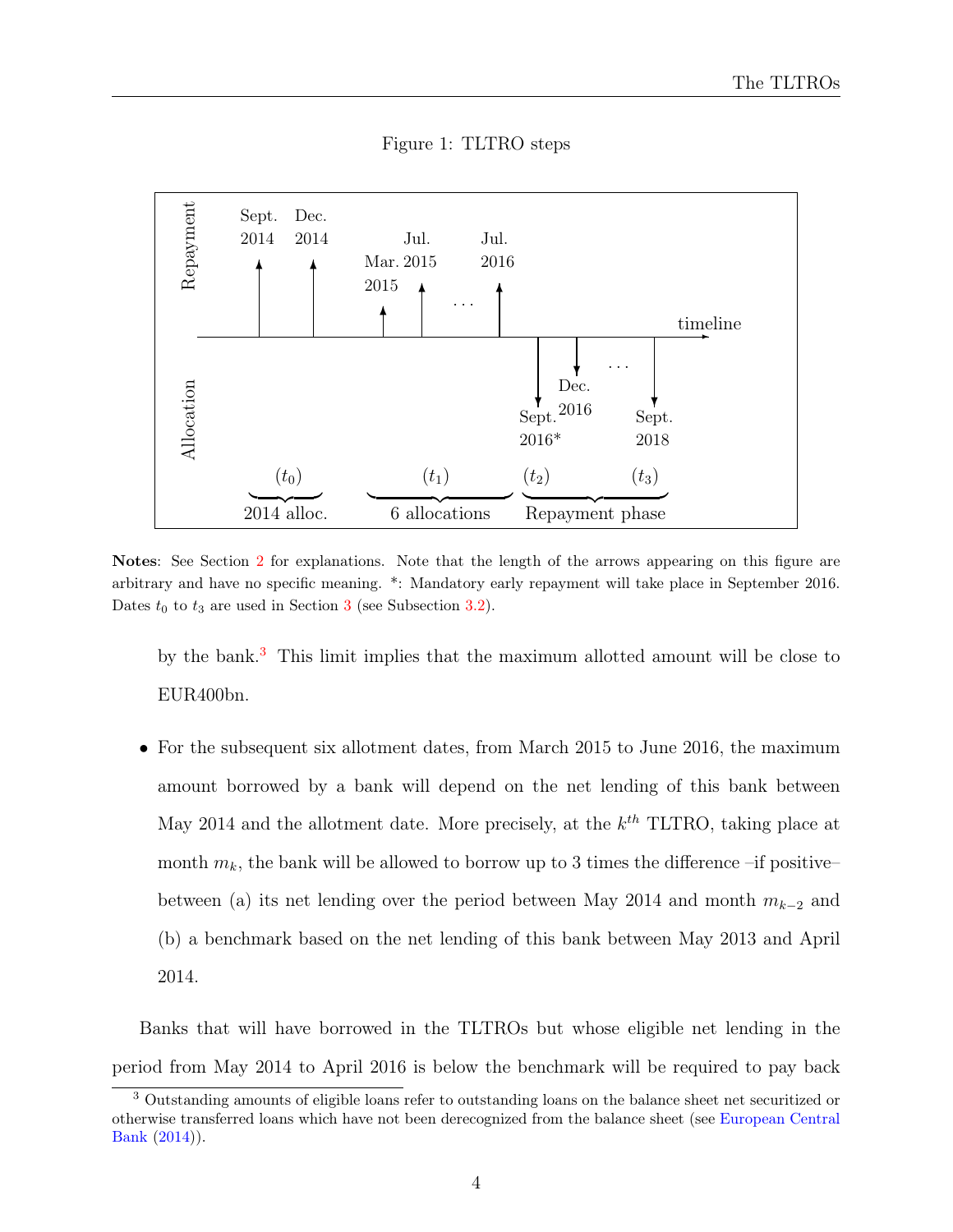their borrowings in September 2016. This condition will refer to as Condition C in the sequel of this note. Moreover, the banks that do (do not) satisfy this condition will be referred to as performing (nonperforming) banks.

Condition C. This condition is satisfied by a given bank if its net lending in the period from May 2014 to April 2016 is equal to  $-or$  above– its benchmark.

## <span id="page-8-0"></span>3 TLTRO pricing

Banks will participate to the TLTRO if these operations are attractive enough for banks. An important ingredient of TLTRO attractiveness pertains to the funding conditions offered by these operations. Subsection [3.1](#page-8-1) presents a rough assessment of TLTRO funding conditions. Subsection [3.2](#page-10-0) introduces a stylized view of the TLTRO framework. Subsection [3.3](#page-11-0) formulates TLTRO features as options. Subsection [3.4](#page-13-0) values these options and Subsection [3.5](#page-16-0) exploits this valuation exercise to build a comprehensive assessment of TLTRO funding conditions.

#### <span id="page-8-1"></span>3.1 At first sight

A first gauge of TLTROs' attractiveness is obtained by comparing the rate of the initial TLTROs with alternative funding costs for banks. However, finding a relevant benchmark rate is not straightforward for several reasons. First, banks do not constitute an homogenous group and funding conditions diverge across them. Second, TLTROs are secured operations and the type of collateral accepted by the Eurosystem is wider than the one accepted in standard market repo operations.<sup>[4](#page-2-0)</sup> This latter point implies that private-market repo rates cannot be directly compared to TLTROs' ones.

<sup>&</sup>lt;sup>4</sup>The importance of the collateral framework is e.g. demonstrated by [Eisenschmidt, Hirsch, and Linzert](#page-24-6) [\(2009\)](#page-24-6). For a recent survey on central-bank collateral frameworks and practices, see [Bank for International](#page-24-7) [Settlements](#page-24-7) [\(2013\)](#page-24-7).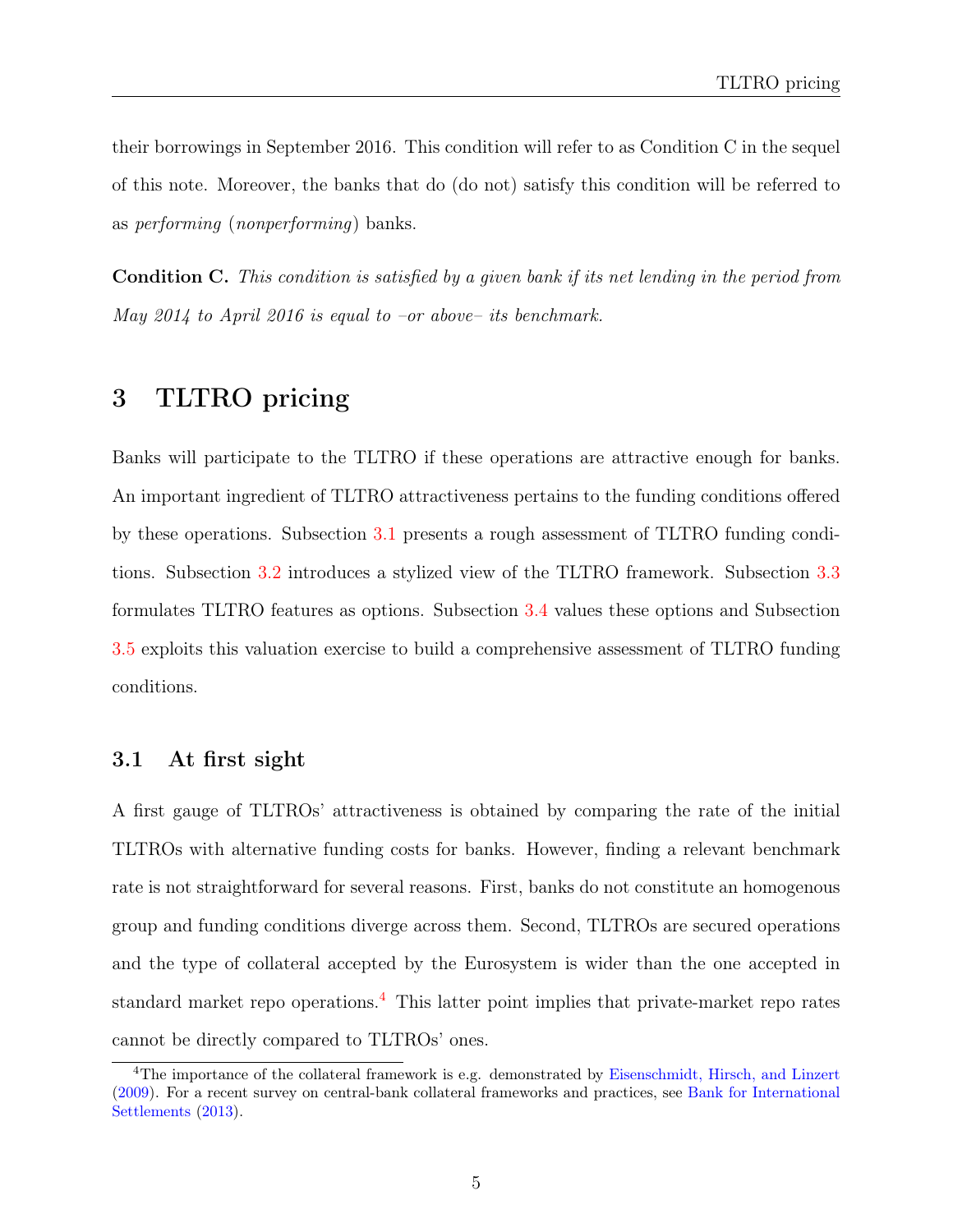While it is difficult to find private market operations similar to TLTROs, it is nevertheless instructive to compare TLTRO conditions with the funding costs associated with different borrowing operations.<sup>[5](#page-2-0)</sup> In that preliminary exercise, we focus on 4-year yields, which is the longest maturity of TLTRO operations. We consider two "extreme" benchmarks.

The first corresponds to a (synthetic) 4-year general-collateral repurchase agreement. Repos for such long maturities do not exist; they can however be synthesized and the resulting rates can be proxied by Overnight Indexed Swaps  $(OIS)$  rates.<sup>[6](#page-2-0)</sup> Since the class of collateral eligible to such repo is much narrower than for Eurosystem refi operations, the rate of such an operation is expected to be lower than the 4-year TLTRO one.

A second benchmark rate is that of unsecured borrowing, which we proxy by an average of 4-year unsecured bond yields. These bonds constituting a non-collateralized funding, this second benchmark rate is expected to be higher than TLTRO rates. Figure [2](#page-10-1) displays the fluctuations of the two benchmark rates. It appears that the initial TLTRO rate (15 bps) is close to the lower bound of the interval delineated by these two yields, pointing to the attractiveness of TLTROs.

Assessing the values associated with the different collateralizations of these different funding operations (private-market repo, central-bank refinancing operations and unsecured-bond issuances) is beyond the scope of the present paper. The methodology developed in the following rather aims at comparing TLTRO funding costs with alternative central-bank funding operations n order to bypass problems stemming from differences in collateralizations.

<sup>5</sup>To that respect, there is evidence that ECB LTROs are seen by banks as partial substitutes to alternatives funding sources (see e.g. [Reuters](#page-25-5) [\(2014\)](#page-25-5)).

<sup>6</sup>An OIS is an interest rate swap whose floating leg is tied to an overnight interbank rate (the EONIA in the euro-area case), compounded over a specified term. A 4-year repo can be synthetically obtained by rolling a shorter-term repo and to enter in a 4-year OIS contract where the bank pays the fixed rate. This results in a synthetic collateralized funding where the bank pays the 4-year fixed rate (the short-term repo rates paid by the bank being approximately covered by the capitalized EONIA rates resulting from the 4-year OIS contract).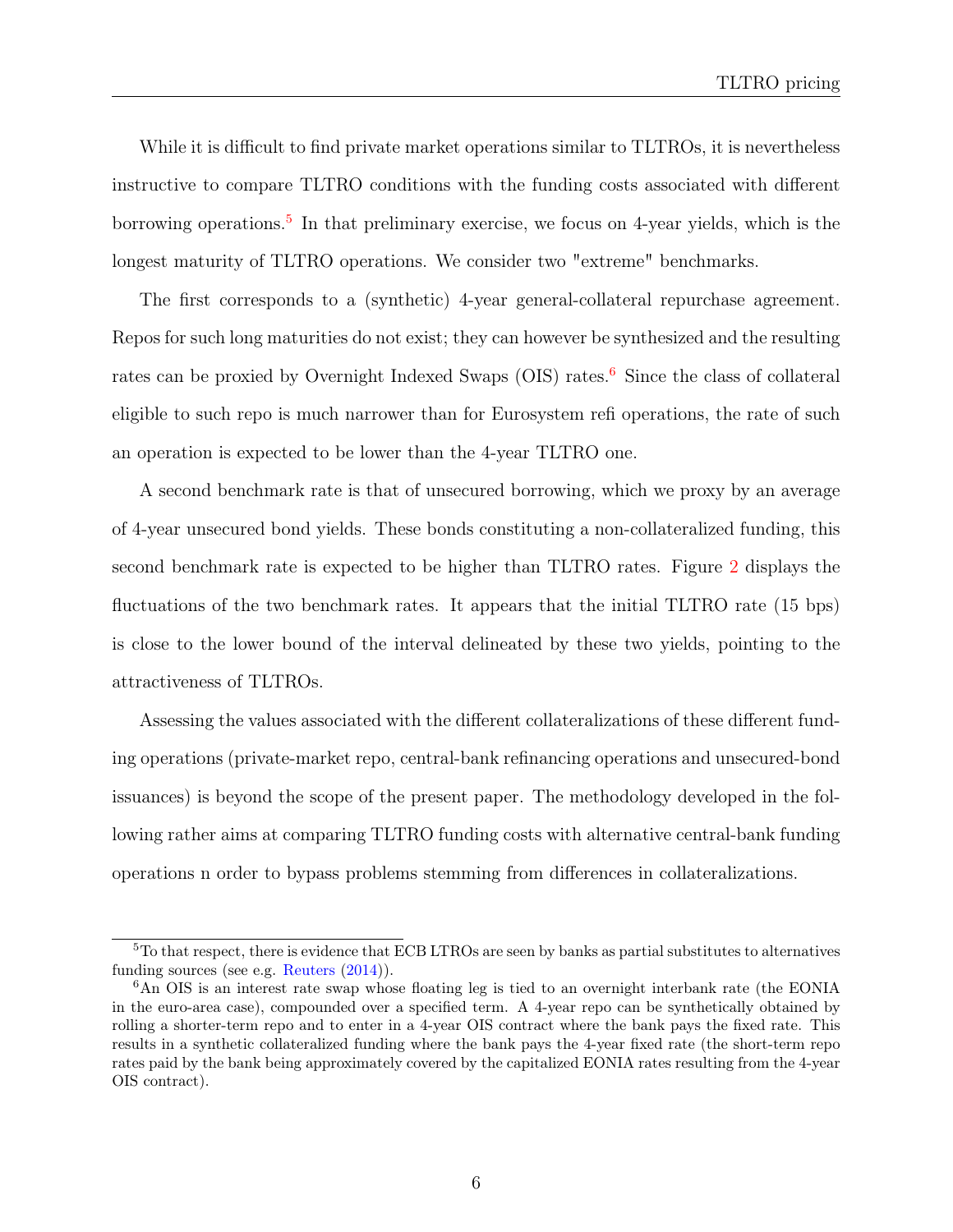<span id="page-10-1"></span>

Figure 2: Proxies of 4-year funding costs of banks

2013 2014 Notes: This figure displays two proxies of 4-year bank lending rates. The Overnight Indexed Swap (OIS) rate is a proxy of the rate of a synthetic repo where the collateral is the one accepted in general-collateral private-markets repurchase agreements. The dashed line is an average of the yields-to-maturity of 4-year bonds issued by A-rated European banks (Source: Bloomberg). Time ranges form 3 December 2013 to 1

#### <span id="page-10-0"></span>3.2 Stylizing the TLTRO scheme

October 2014.

For expository and computational convenience, let us simplify the TLTRO framework and summarize the different steps of the schemes as follows:

- $t_0$ : Initial TLTRO allocations [2014];
- $t_1$ : Additional TLTROs [March 2015 to June 2016];
- $t_2$ : Early repayment [2016] (compulsory for non-performing banks);
- $t_3$ : Maturity of TLTROs [2018].

As stressed in Subsection [3.1,](#page-8-1) it is difficult to find a private-market source of funding that is close enough to he TLTRO to serve as a proper benchmark. Nevertheless, there is a basic funding strategy that a bank can follow as an alternative to participating to TLTROs: this strategy simply consists in recurrently participating to the main refinancing operations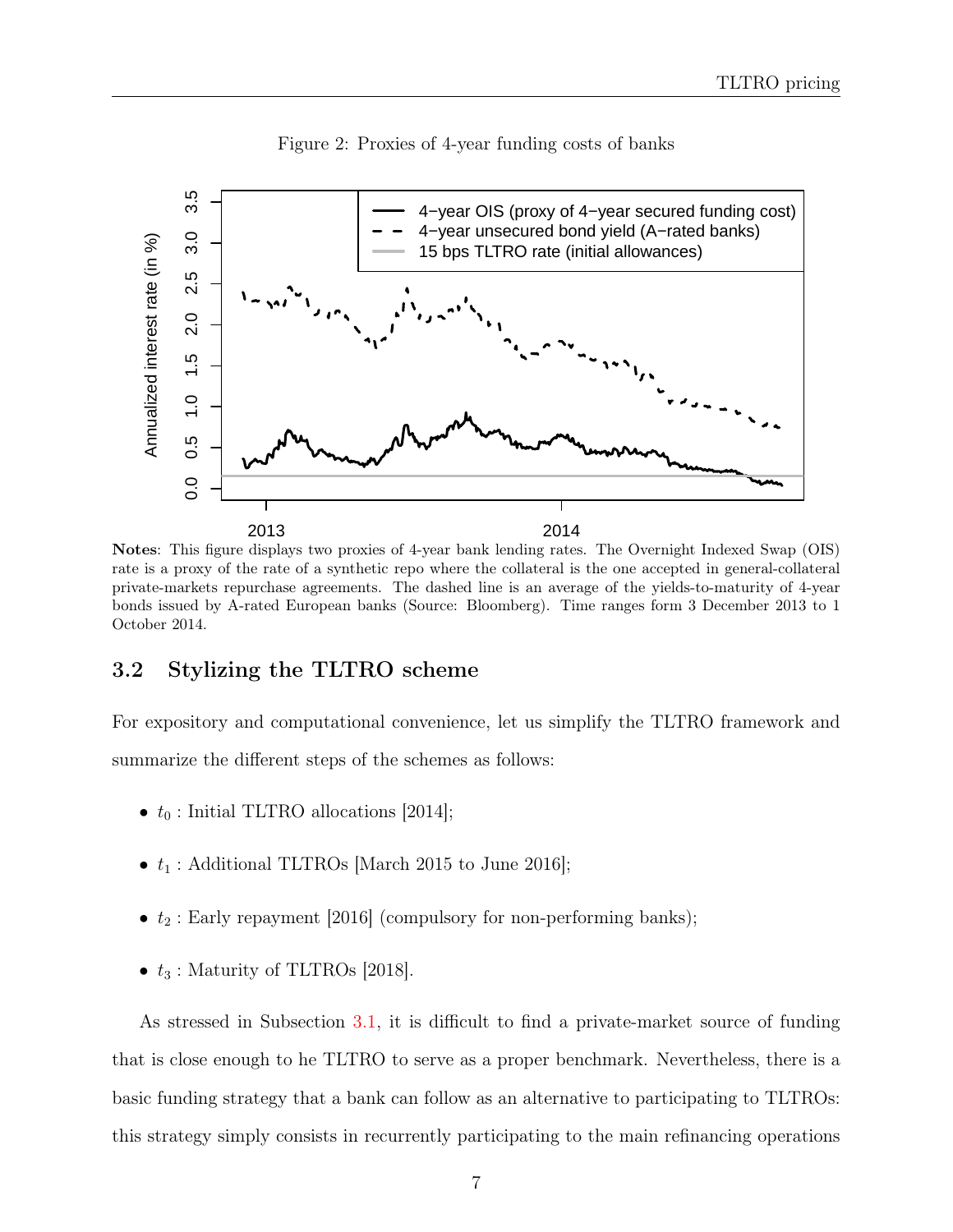(MRO) of the Eurosystem, for which banks get one-week funding at a rate denoted by  $MRO_t$ . The collateral required by those operations is the same as the TLTRO one. Hence, this strategy appears to be a natural and relevant benchmark for TLTRO operations. However, from a given date, the cost of the roll-over strategy is unknown since it depends on future MRO rates. Formally, denoting by  $t^*$  the termination date of this strategy, the date- $t$  value of the associated annualized interest-rate load is given by:

<span id="page-11-1"></span>
$$
y_{t,t^*} = \frac{1}{t^* - t} E_t(MRO_t + MRO_{t+1} + \dots + MRO_{t^*-1}),\tag{1}
$$

where  $E_t$  denotes the risk-neutral expectation based on all information available at date t. The previous formula is actually the one that would be used to price swaps with floating-leg cash-flows indexed to MRO rates; but such swaps do not trade.[7](#page-2-0) Notwithstanding, estimates of the previous rates can be derived from an appropriate interest-rate model (Subsection [3.4\)](#page-13-0).

#### <span id="page-11-0"></span>3.3 Concept of TLTRO-embedded options

The present subsection shows that some TLTRO features can be expressed in terms of options implicitly given to banks. Specifically, we exhibit three TLTRO-embedded options.

Let us consider a performing bank, which is a bank satisfying Condition C. It is tempting to say that the funding cost attached to the initial TLTRO loans is of 15 bps. However, this neglects the existence of a first option, which pertains to the possibility, for this bank, to repay the loan at date  $t_2$ . This bank will typically exercise this option if, at date  $t_2$ , it expects

<sup>7</sup>By contrast, a liquid contract indexed on future Fed Funds rates exist in the United States (see [Gurkaynak](#page-25-6) [\(2005\)](#page-25-6), [Carlson, Craig, and Melick](#page-24-8) [\(2005\)](#page-24-8) or [Gurkaynak, Sack, and Swanson](#page-25-7) [\(2007\)](#page-25-7)), markets in most other countries rely exclusively on their local-currency- denominated OIS market for hedging central bank policy. Note that these market instruments are different from OIS, whose floating legs are indexed to overnight interbank rates (EONIA). Before October 2008, the EONIA were on average very close to the MRO rate but this changed with the implementation of the fixed-rate full allotment policy of the Eurosystem. Since then, the EONIA have persistently evolved below the MRO rate, at the bottom of the so-called monetary-policyrate corridor.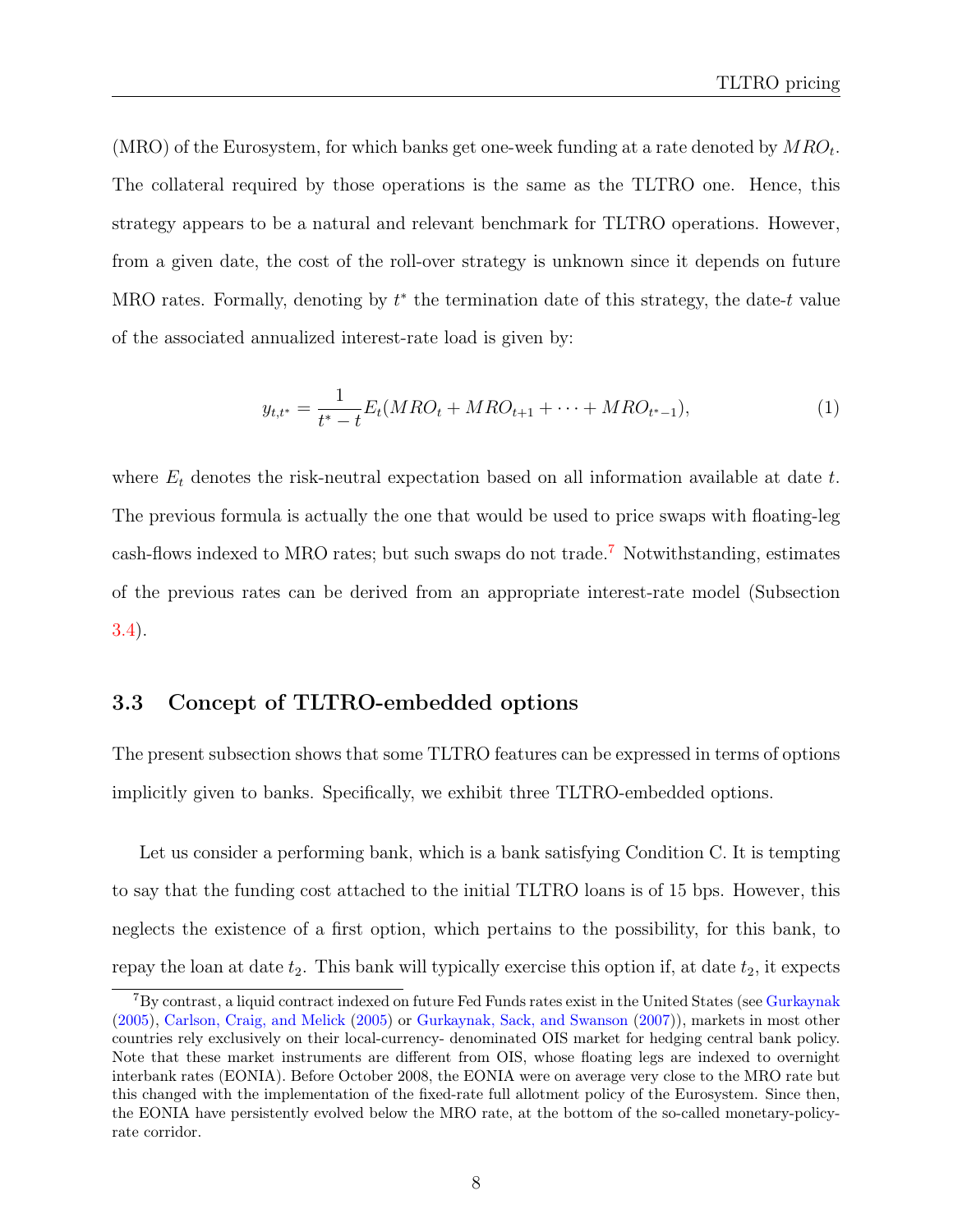a lower interest cost from a MRO roll-over strategy over the residual time-to-maturity of the loan (i.e. between dates  $t_2$  and  $t_3$ ). That is, this bank will exercise this option at date  $t_2$  if  $y_{t_2,t_3-t_2}$  < 15 bps.

TLTRO-embedded Option 1. The fact that performing banks can –but are not obliged to– repay TLTROs before maturity  $(t_3)$  implies that TLTRO funding embeds options that allow participating banks to benefit from potential future decreases in alternative funding rates between repayment dates  $(t_2)$  and the maturity of TLTROs  $(t_3)$ .

The payoff of this first option is represented in Figure [3.](#page-13-1) The same figure also shows the payoff of a second option. The latter is very much related to the previous one; to some extent, it can be seen as a rephrasing of Option 1. (Actually, instead of saying that this second option is an option that performing banks have, one should rather say that it is an option that non-performing banks do not have.) This option is nonetheless important because it reflects the incentives banks have to perform. This option reads:

TLTRO-embedded Option 2. The fact that performing banks can go on their initial TLTRO loans after 2016 (date  $t_2$ ) implies that TLTROs embed options that allow performing banks –by contrast to non-performing banks– to be shielded against future potential increases in alternative funding rates between repayment dates  $(t_2)$  and the maturity of the TLTRO operations (date  $t_3$ ).

Finally, banks that engage in outperforming Condition C acquire a third type of option. The latter option pertains to the possibility, between March 2015 and June 2016 (date  $t_1$ ), to obtain funding at  $MRO_{t_1} + 10$  bps (up to a given threshold based on the difference between its net lending and the benchmark, see Section [2\)](#page-6-0). Figure [4](#page-14-0) represents the date- $t_1$  payoff associated with Option 3.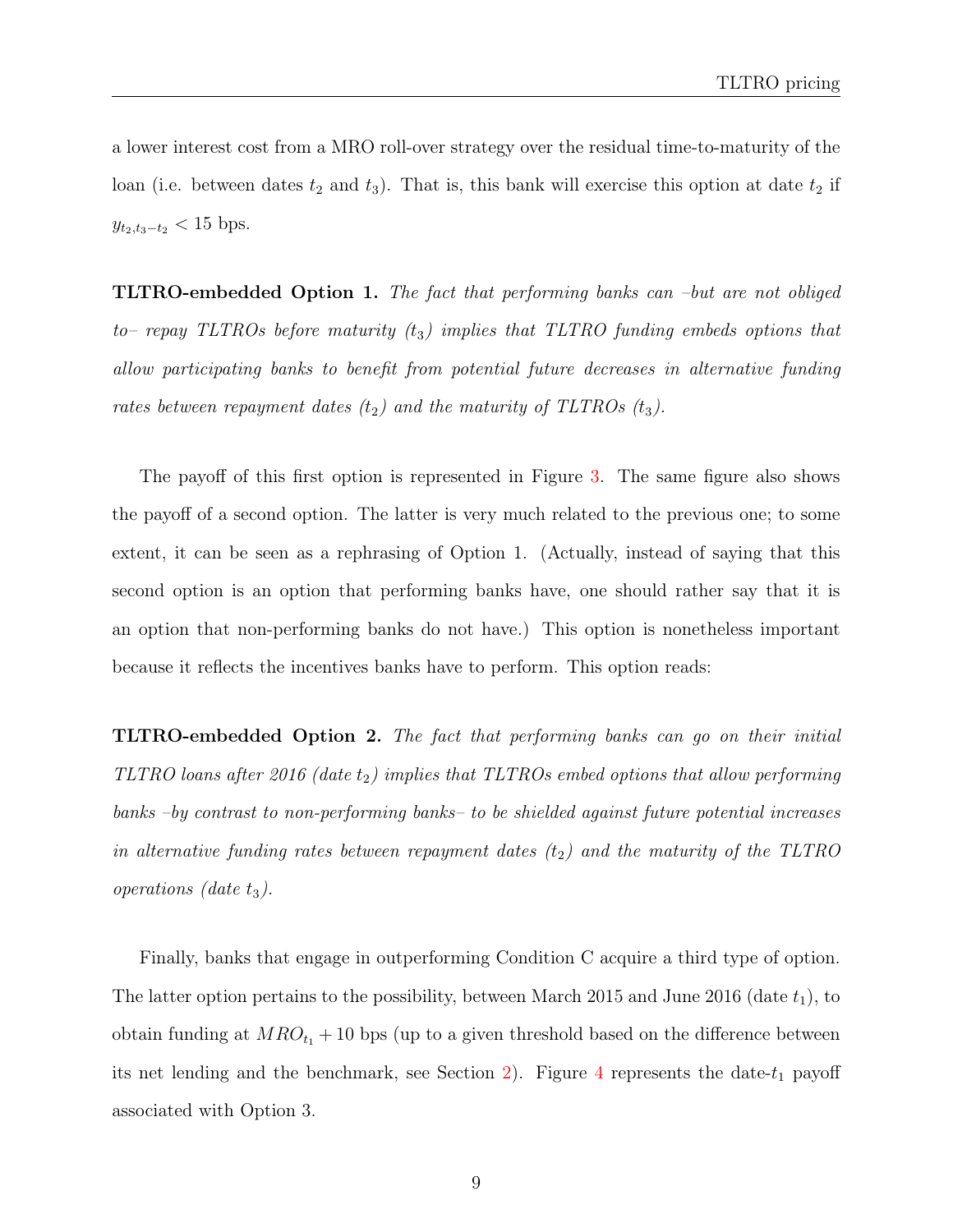#### Figure 3: Payoffs of Options 1 & 2

<span id="page-13-1"></span>

**Notes:** Option 1: The black solid line is the payoff of Option 1. This payoff will materialize at date  $t_2$  (mid 2016). At that date, performing banks –i.e. those that do have satisfied Condition C– have the possibility to keep their initial TLTRO funding until maturity (date  $t_3$ , 2018). They will do so if they expect the MRO rate between  $t_2$  and  $t_3$  (this expectation is denoted by  $y_{t_2,t_3}$ , see Equation [1\)](#page-11-1) to stay above the 15 bps they pay on TLTRO loans. Otherwise, they can choose to switch to MRO funding. This gives rise to the payoff of Option 1. Option 2: The payoff of Option 2 highlights the gains banks have to perform, i.e. to satisfy Condition C. Nonperforming banks are compelled to repay TLTRO loans at date  $t_2$ . Hence, compared to performing banks, they face a negative payoff when  $y_{t_2,t_3}$  is higher than 15 bps.

TLTRO-embedded Option 3. Banks that outperform their benchmark acquire the option to get funding at a fixed rate of  $MRO_{t_1} + 10$  bps at the TLTROs that will take place between March 2015 and June 2016 (date  $t_1$ ). The maturity date of these loans is September 2018 (date  $t_3$ ).

#### <span id="page-13-0"></span>3.4 Valuation of TLTRO-embedded options

Options 1 to 3 are not standard options. First, the underlying rates are MRO rates while the payoffs of standard options are indexed on EURIBOR rates. Second, contrary to Option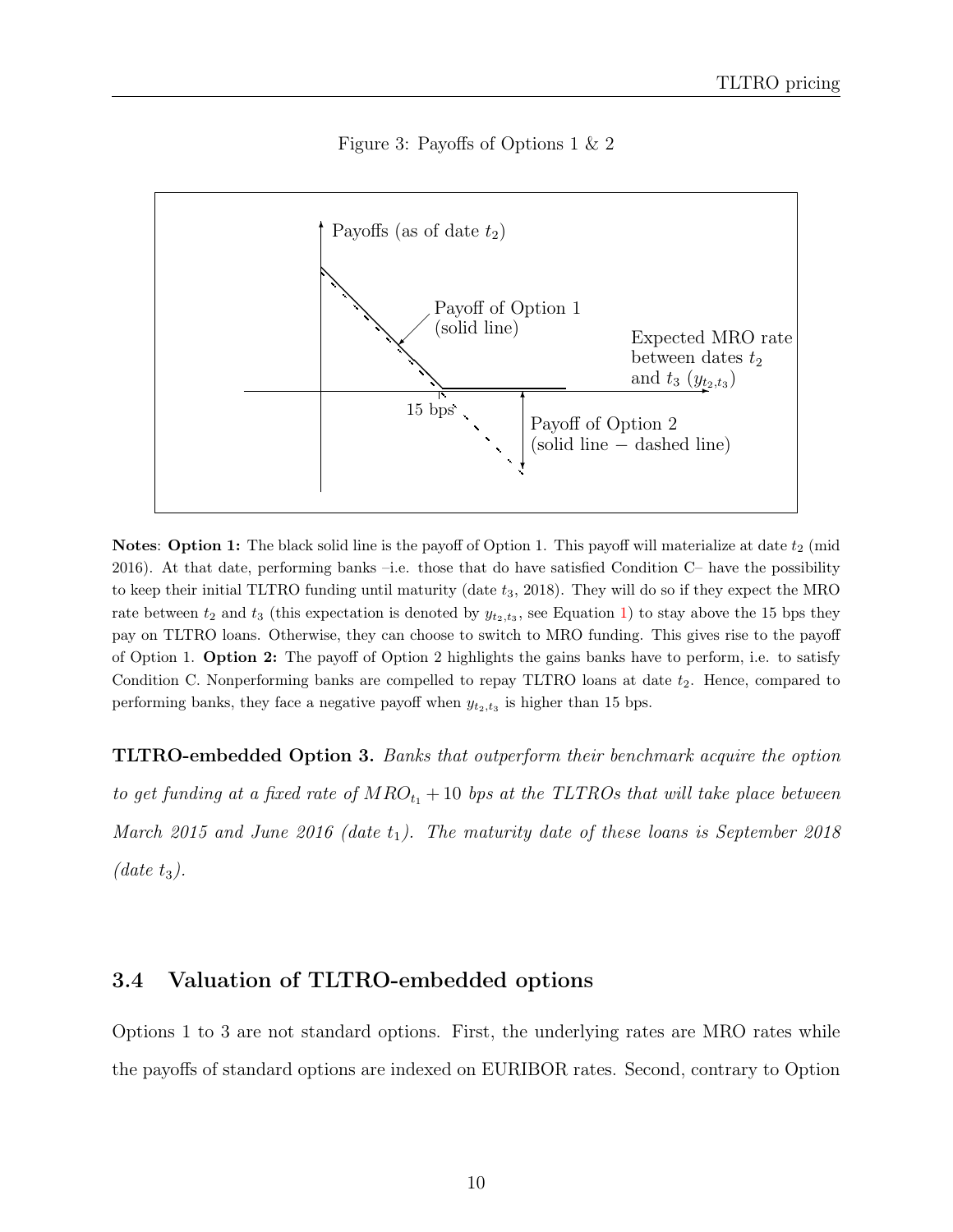

<span id="page-14-0"></span>

**Notes:** At date  $t_1$  (March 2015 - June 2016), performing banks have the option to get additional TLTRO funding at  $MRO_{t_1}$  + 10 bps until the TLTRO maturity (date  $t_3$ , 2018). Hence, Option 3 pays off if the rate of the alternative strategy (rolling over MRO fundings between dates  $t_1$  and  $t_3$ , whose expected annualized cost is  $y_{t_1,t_3}$ ) is above  $MRO_{t_1}$  + 10 bps.

1 and 2, Option 3 is not structured as a usual swaption<sup>[8](#page-2-0)</sup> in that the strike rate is not known at the inception of the "contract", i.e. at date  $t_0$ : indeed, Option 3 gives to its holder the right to enter, in the future, i.e. at date  $t_1$ , a swap whose fixed rate is  $MRO_{t_1} + 10$  bps, which is unknown as of date  $t_0$ .

Pricing these options hence requires a specific setup. The model proposed by [Renne](#page-25-0) [\(2014\)](#page-25-0) is relevant in this context. This model, whose broad lines are given in Appendix [A,](#page-21-0) relies on an original specification of the policy-rate dynamics. This model is actually one of the very few term-structure models that explicitly incorporate policy rates, which is required in the current context (notably to compute the MRO-swap yields of Equation [1\)](#page-11-1). An advantage of this framework is that it offers analytical formulas for the valuation of swaps, swaptions, caps and floors. As a consequence, it can easily be parameterized to fit various market data. Once the model parameters are obtained, the model can further be exploited in order to price other instruments. Typically, in the present case, the estimated

<sup>8</sup>A swaption is an option granting its owner the right but not the obligation to enter into an underlying swap in the future, the fixed rate of the swap being predetermined (at the date where the swaption is contracted).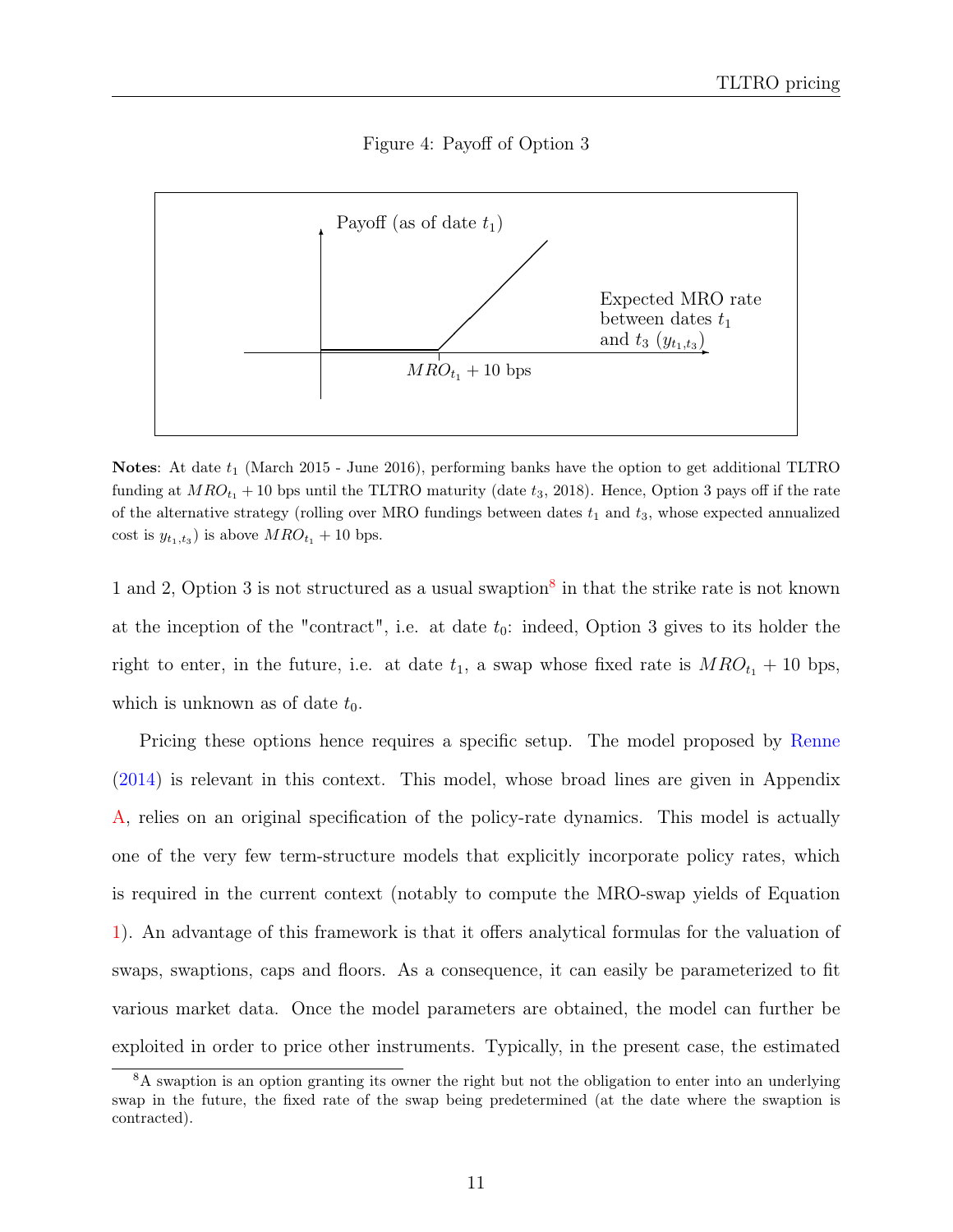model can be used to price Options 1, 2 and 3.

The pricing model is calibrated on OIS rates (with maturities of 1, 3 and 6 months, 1, 2, 3 and 5 years), swaption prices (tenors of 1, 2 and 5 years, expiries of 6 month, 1 and 2 years) and 13 cap/floor prices (maturities of 3, 4 and 5y, exercise rates of  $0.5\%$ , 1%, 1.5% and 2%). Specifically, the model parameters are estimated as being those that minimize the squared deviations between observed and model-implied prices or yields (see [Renne](#page-25-0) [\(2014\)](#page-25-0)). Importantly, calibrating the model on option prices makes it consistent with the market valuation of uncertainty. If this was not the case, the subsequent computation of model-implied prices of the TLTRO-embedded options would not be reliable.

Using market prices of 1 October 2014, the obtained values of Options 1 to 3 are as follows:

- Option 1 is worth 0.12\% of the notional, that is the initial allowance. For the sake of illustration, the value of this option for a bank that obtains a TLTRO loan of EUR1bn euro is EUR1.2mn. That is, if EUR400bns were allocated at the 2014 TLTROs, the value of these first options would amount to about EUR0.5bn.
- Option 2 is worth 0.40% of the notional value of the loan. That is, for a performing bank, the present value of having the possibility, at date  $t_2$  (2016), to keep a EUR1bn 2014-allocated TLTRO loan until date  $t_3$  (2018) at a rate of 0.15% –instead of being obliged to shift to MRO-based funding between dates  $t_2$  and  $t_3$ – is worth EUR4mn.
- Option 3 is worth about 0.25% of the notional value of the loan. That is, the present value of getting the right to borrow EUR1bn at  $MRO_{t_1} + 10$  bps at the TLTROs that will take place between March 2015 and June 2016 is EUR2.5mn.

It is important to note that the pricing of these options depends on the data used for the model calibration. Since these data correspond to a given date, the pricing is time-dependent. it has however been checked that the pricing has been fairly stable over September 2014.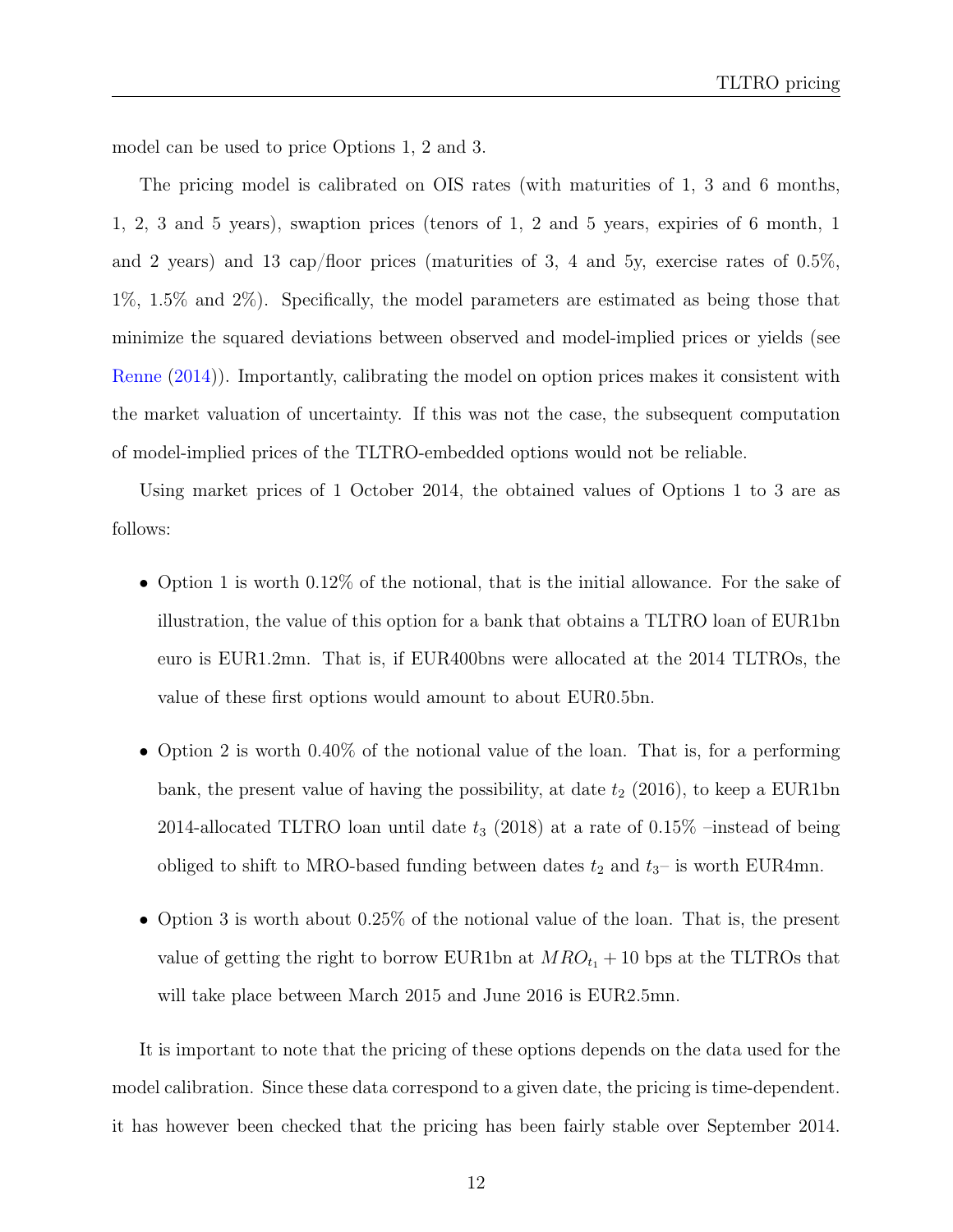Besides, while the calibrated model provides a fairly good fit of observed prices, the fit is not perfect (see Appendix  $\bf{A}$ ). Therefore, these results should be interpreted with caution. Nevertheless, different checks point to the robustness of the order of magnitude of reported results.

#### <span id="page-16-0"></span>3.5 Implications for TLTRO funding

This subsection aims at providing an overall assessment of TLTRO funding conditions. This assessment is going to draw from the previous option analysis. Specifically, the objective is to calculate the date- $t_0$  expectation of the interest-rate charges that a bank participating to TLTROs will have to pay over the loan period.

Let us consider a bank that get a funding of 100 at the first  $TLTROs.9$  $TLTROs.9$  We denote by  $x$  the expected "excess net lending", which is the amount by which this bank expects to outperform its benchmark by June 2016 (date  $t_2$ ).<sup>[10](#page-2-0)</sup> For sake of simplicity, we consider that the change in the net lending occurs just before  $t_2$ .

Let us first consider first a bank for which x is negative. Over the period  $t_0-t_2$ , this bank pays an interest rate of 15 bps on the initial allowance of 100. Then, at date  $t_2$ , the bank is compelled to repay and has to refund  $100 + x$  ( $< 100$ ). It is assumed that this amount is borrowed from the Eurosystem's MROs. The date- $t_0$  expected interest charges for the period between dates  $t_2$  and  $t_3$  is the MRO-swap forward rate given by:

$$
f_{t_0,t_2,t_3} = \frac{1}{t_3 - t_2} [(t_3 - t_0) y_{t_0,t_3} - (t_2 - t_0) y_{t_0,t_2}].
$$

Hence, over the next five years, the expected annualized interest rate paid by such a bank

<sup>&</sup>lt;sup>9</sup>This implies that  $OL > 10000/7$ .

<sup>&</sup>lt;sup>10</sup>It comes for instance that this bank fails to satisfy Condition C if  $x$  is negative.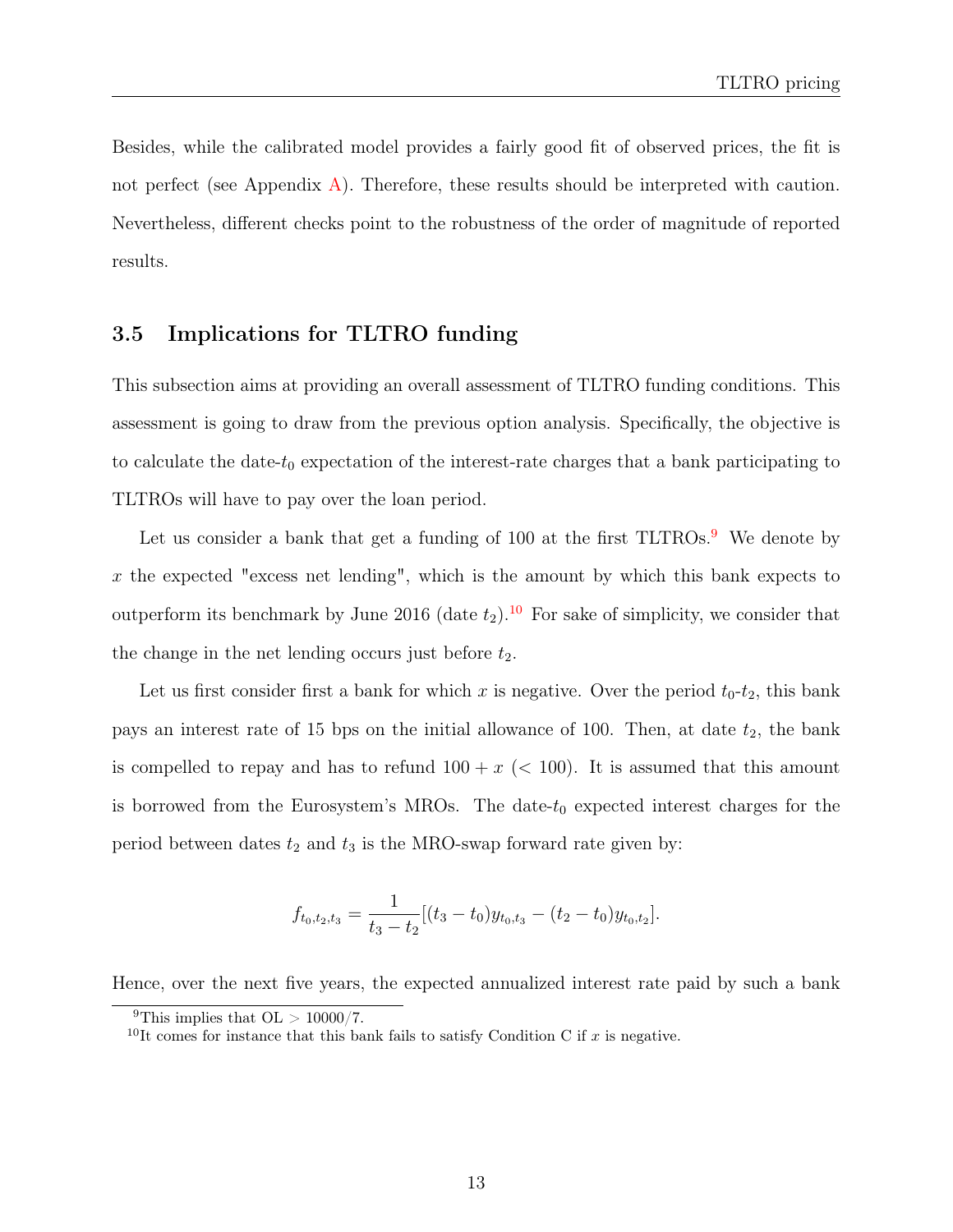is:

<span id="page-17-1"></span>
$$
\frac{(t_2 - t_0)100}{(t_2 - t_0)100 + (t_3 - t_2)(100 + x)} 0.15\% +
$$
  
\n
$$
\frac{(t_3 - t_2)(100 + x)}{(t_2 - t_0)100 + (t_3 - t_2)(100 + x)} f_{t_0, t_2, t_3}.
$$
\n(2)

Now, let us turn to a bank for which  $x \geq 0$ . This bank benefits from Options 1 and 3. To compute the expected interest cost faced by this bank, we take advantage of our options pricing. Specifically, the date- $t_0$  cost is computed as if the banks sold the options at date  $t_0$ , the proceeds of these sales being taken off the interest charges. Further, it is assumed that, at the additional TLTROs of March 2015 to June 2016, the bank draws the fraction  $\theta \in [0, 1]$  of their maximum borrowing allowance. The average interest charge for this bank is then given by:

<span id="page-17-0"></span>
$$
\frac{(t_3 - t_0)100}{(t_3 - t_0)100 + (t_3 - t_1)3\theta x} \left(0.15\% - \frac{Opt_1}{t_3 - t_0}\right) + \frac{(t_3 - t_1)3\theta x}{(t_3 - t_0)100 + (t_3 - t_1)3\theta x} \left(f_{t_0, t_1, t_3} - \frac{Opt_3}{t_3 - t_1}\right).
$$
\n(3)

The expected cost of TLTRO funding can be compared to that stemming from a MRObased strategy, that is a funding strategy where banks get central-bank funding only through weekly main refinancing operations. In order to get comparable rates, we compute the expected costs associated with this alternative strategy using equivalent funding needs over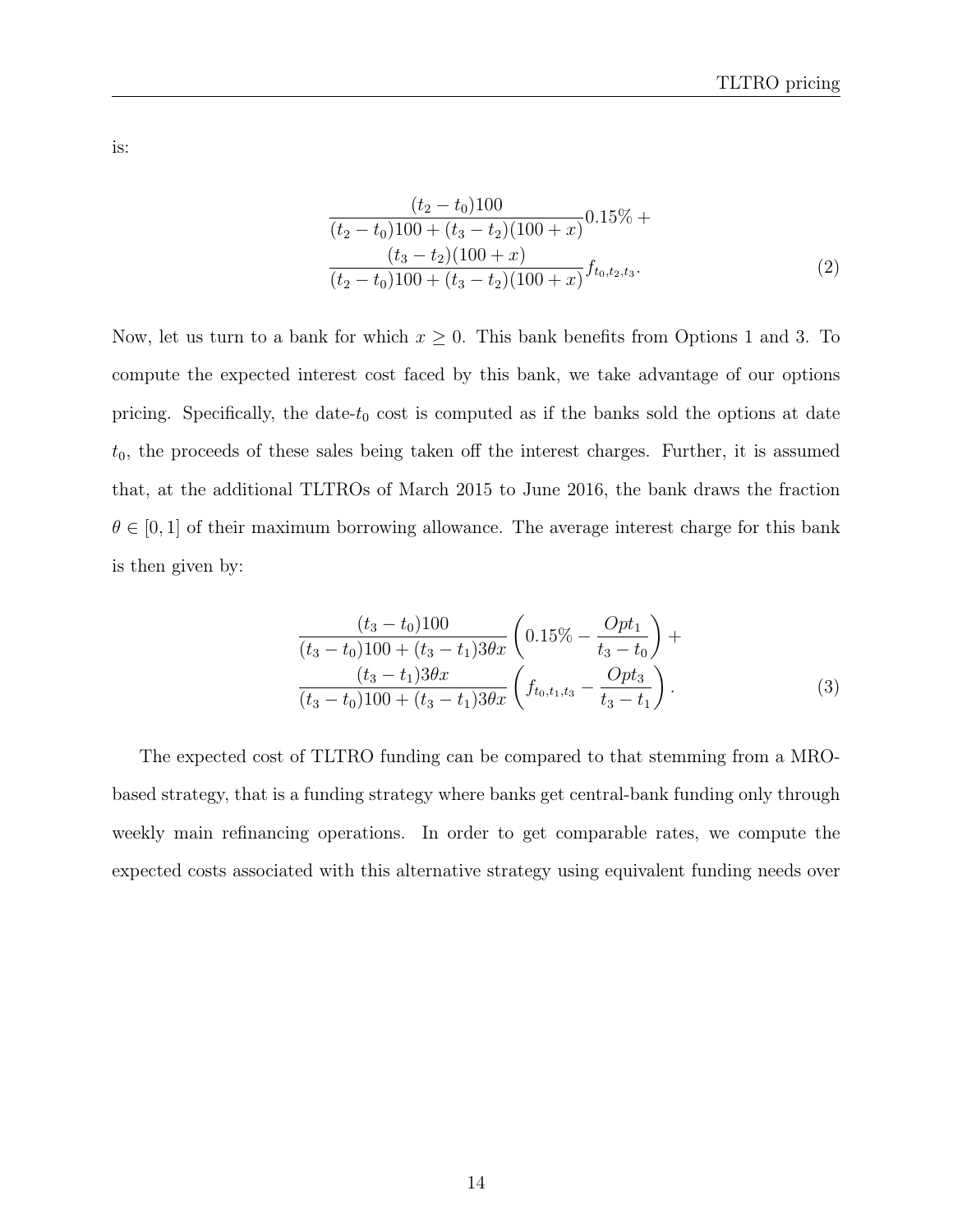time. These alternative funding costs are then as follows: $^{11}$  $^{11}$  $^{11}$ 

<span id="page-18-1"></span>
$$
\text{for } x < 0: \qquad \frac{(t_2 - t_0)100}{(t_2 - t_0)100 + (t_3 - t_2)(100 + x)} y_{t_0, t_2} + \frac{(t_3 - t_2)(100 + x)}{(t_3 - t_2)(100 + x)} f_{t_0, t_2, t_3},
$$
\n
$$
\text{for } x \ge 0: \qquad \frac{(t_3 - t_0)100}{(t_3 - t_0)100 + (t_3 - t_1)3\theta x} y_{t_0, t_3} + \frac{(t_3 - t_1)3\theta x}{(t_3 - t_0)100 + (t_3 - t_1)3\theta x} f_{t_0, t_1, t_3}.
$$
\n
$$
(5)
$$

Figure [5](#page-19-0) displays the annualized interest charges associated with TLTRO funding alongside those stemming from the MRO-based strategy. A first result is that TLTRO funding turns out to be more expensive for those banks that do not satisfy Condition C (i.e. those for which  $x < 0$ ). This is because non-performing banks have more funding needs over the first years of the scheme (between dates  $t_0$  and  $t_2$ ), where the MRO rate is expected to remain extremely low. At the limit, assuming that the MRO rate remains at 5 bps over  $t_0$ - $t_2$  and considering a bank that expects no funding need over  $t_2$ - $t_3$ , The annualized funding cost is of 5 bps under the MRO strategy versus 15 bps under the TLTRO one. By contrast, TLTRO offer attractive funding conditions for the banks that expects to outperform their benchmark, the TLTRO rate being between 5 and 10 bps lower than the one associated with the MRO-based strategy.

### <span id="page-18-0"></span>4 Concluding remarks

This paper investigates the funding conditions offered by a refinancing operation that has been announced in mid-2014 by the European Central Bank, namely the targeted longerterm refinancing operations (TLTROs). In particular, it exhibits options that are embedded

<sup>&</sup>lt;sup>11</sup>It can be noted that Option 2 does not appear in the previous interest-rate formula. Its value is however implicitly contained in the difference between Expressions [3](#page-17-0) and [5.](#page-18-1) Actually, the value of Option 2 is hidden by a call-put-parity-like relationship between  $Opt1$ ,  $Opt2$  and  $f_{t_2,t_3}$ .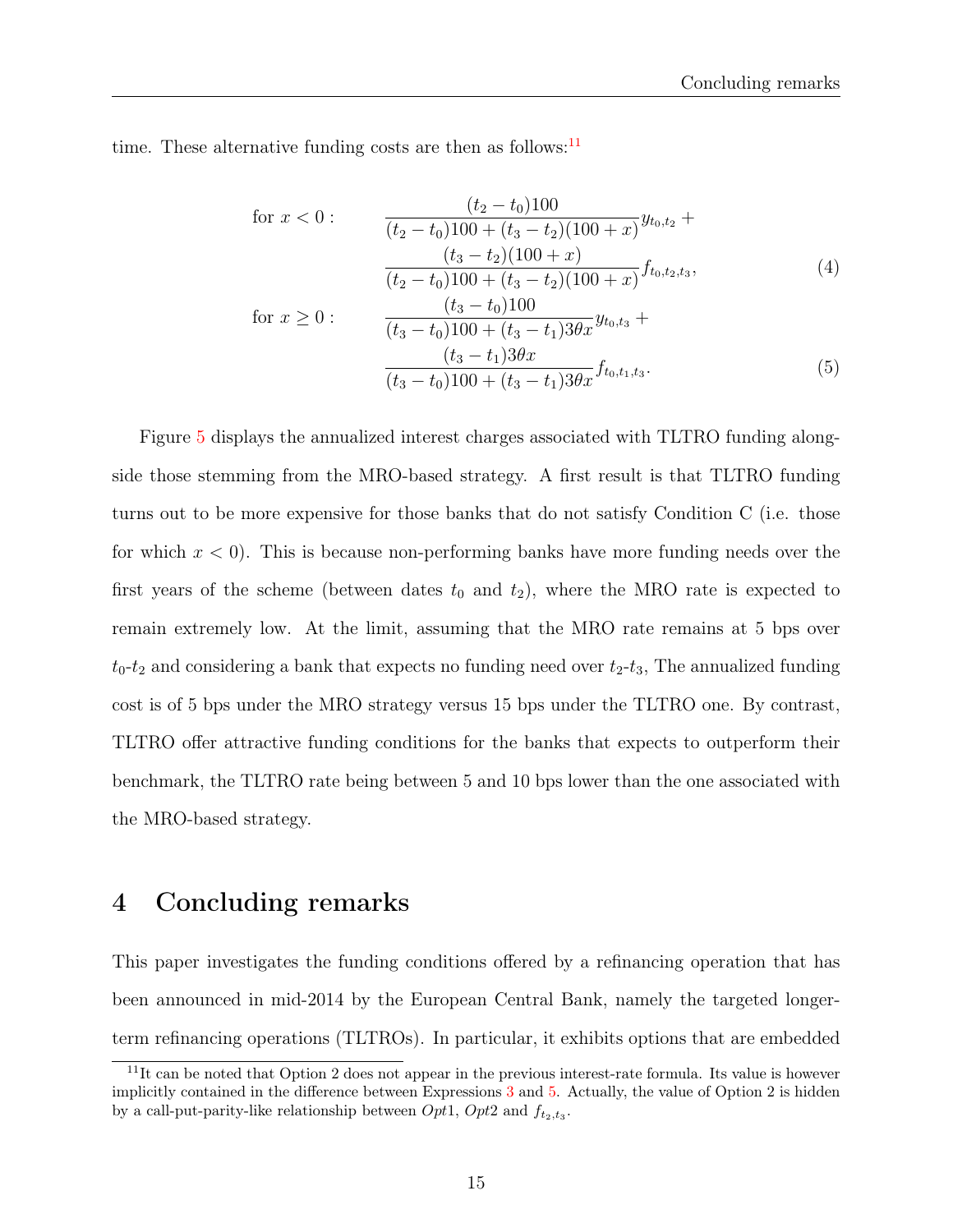<span id="page-19-0"></span>

Figure 5: TLTROs vs. MROs – Expected annualized funding cost

Notes: These plots the expected annualized funding costs associated with two strategies involving Eurosystem financing operations. For  $x < 0$  (respectively  $x \ge 0$ ), the solid line corresponds to Expression [2](#page-17-1) (resp. Expression [3\)](#page-17-0). The dashed lines represent the expected annualized costs of a funding strategy whereby the bank gets its funding only through the weekly main refinancing operations (MROs) held by the Eurosystem (Expression [4](#page-18-1) and [5\)](#page-18-1). The horizontal gray line indicates the rate of the initial TLTROs (0.15%).

in the TLTROs and shows that these options are key to the incentive mechanisms at play in these non-conventional monetary-policy measures.

It has to be stressed that the analysis developed in this paper solely focuses on pricing aspects and does not provide an exhaustive view of all TLTROs' pros and cons from the banks' point of view. In particular:

- When TLTRO funding conditions are compared to the ones expected from rolling over short-term central-bank loans, it is implicitly assumed that the latter are going to be fully allotted over the next four years; the ECB has however not committed to maintaining its fixed-rate full-allotment  $(FRFA)$  policy in place over that horizon.<sup>[12](#page-2-0)</sup>
- The long maturity for these loans is helpful to banks that are concerned about satisfying regulations on net stable funding ratios [\(Whelan](#page-25-8) [\(2014\)](#page-25-8)).

<sup>&</sup>lt;sup>12</sup>At the time of writing, the ECB has committed to operate refinancing operations under FRFA at least until September 2016.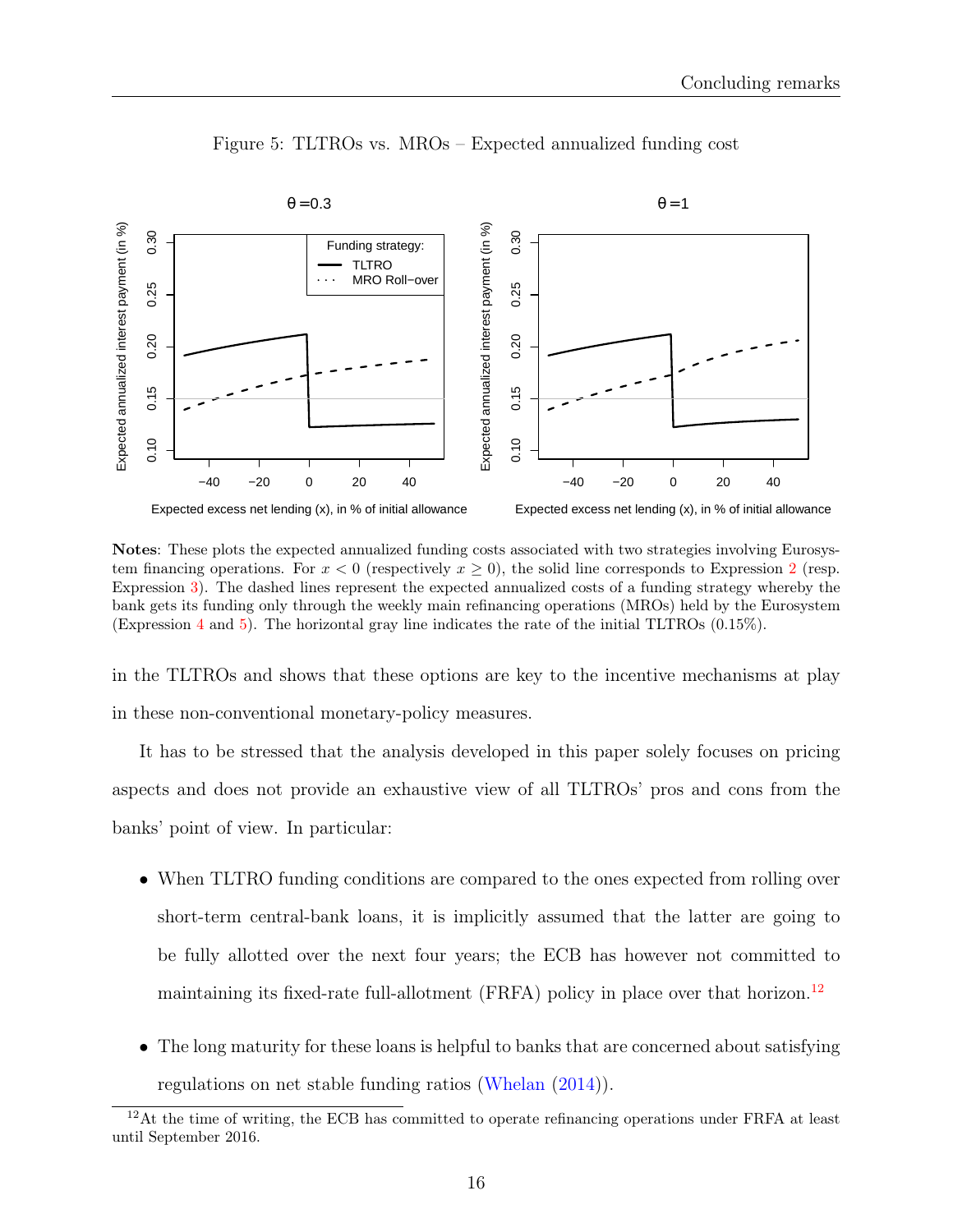• Potential costs specifically associated with the fulfillment of the lending-related conditionality involved in TLTRO operations are not taken into account in the present analysis.[13](#page-2-0)

<sup>&</sup>lt;sup>13</sup>Costs could e.g. arise if, in order to satisfy this condition (Condition C the paper), it had to reduce its lending standards below their usual levels or to reduce its lending rates so as to meet a big enough credit demand. Another form of potential costs relates to stigma effects (see [Cecchetti](#page-24-9) [\(2009\)](#page-24-9)), whereby a bank may fear to be viewed as being in weak condition if it borrows a lot of money from the central bank.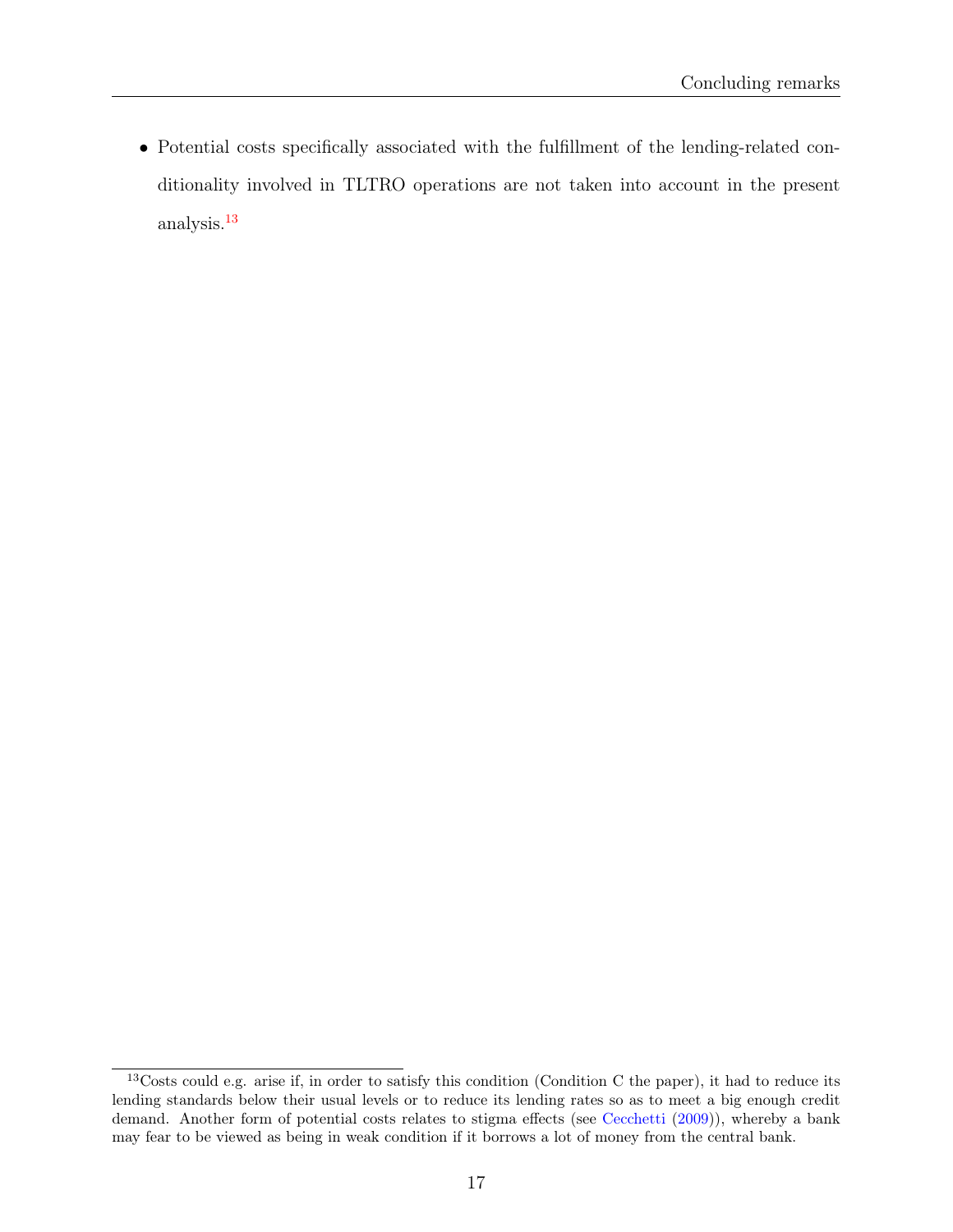## <span id="page-21-0"></span>A A monetary-policy-based model of interest rates

More details on the modeling approach can be found in [Renne](#page-25-0) [\(2014\)](#page-25-0).

#### Specification of the overnight interbank rate

In the model, the short-term rate is given by:  $r_t = \Delta' z_t + \xi_t$  where  $z_t$  is a selection vector (i.e. full of zeros, except one entry that equals one),  $\Delta$  is a vector of possible values of the MRO rate (that we set to  $0.05\%, 0.25\%, 0.50\% \ldots, 10\%$ ) and where, conditionally to  $z_t$ ,  $\xi_t$  is an i.i.d. random variable. Hence, the dynamics of the short-term rate is mainly driven by that of the state vector  $z_t$ .

#### The regimes (represented by  $z_t$ )

In addition to indicating the level of the current policy rate, the state  $z_t$  depends (a) on the current monetary-policy phase that can be either "easing" (policy-rate cuts are expected at next governing-council meeting), "tightening" (hikes are expected) or in "status quo" (neither cuts nor hikes are likely) and (b) on the monetary-policy corridor functioning that can be either "normal" (the overnight interbank rate is close to the middle of the corridor  $\equiv$ MRO rate) or "in excess-liquidity" (the overnight interbank rate stands substantially below the MRO rate). Under a normal functioning of the corridor system (respectively under the floor system), the conditional mean of  $\xi_t$  is 0 (resp.  $-\delta$ ).

Formally, we have:  $z_t = z_{c,t} \odot z_{m,t} \odot z_{r,t}$ , where  $z_{c,t}$  is the selection vector of the corridor regime (of dimension  $2 \times 1$ ),  $z_{m,t}$  is the selection vector of the monetary policy phase (of dimension  $3 \times 1$ ) and  $z_{r,t}$  is the selection vector of the policy rate (of dimension  $K \times 1$  if K is the number of possible policy rates).

#### Dynamics of  $z_t$  and model parameterization

The selection vector  $z_t$  follows a Markovian process whose matrix of transition probabilities is denoted by Π. This large matrix is parameterized by six parameters (see first six lines in Table [1\)](#page-22-0). Two additional parameters are required to calibrate the model: the probability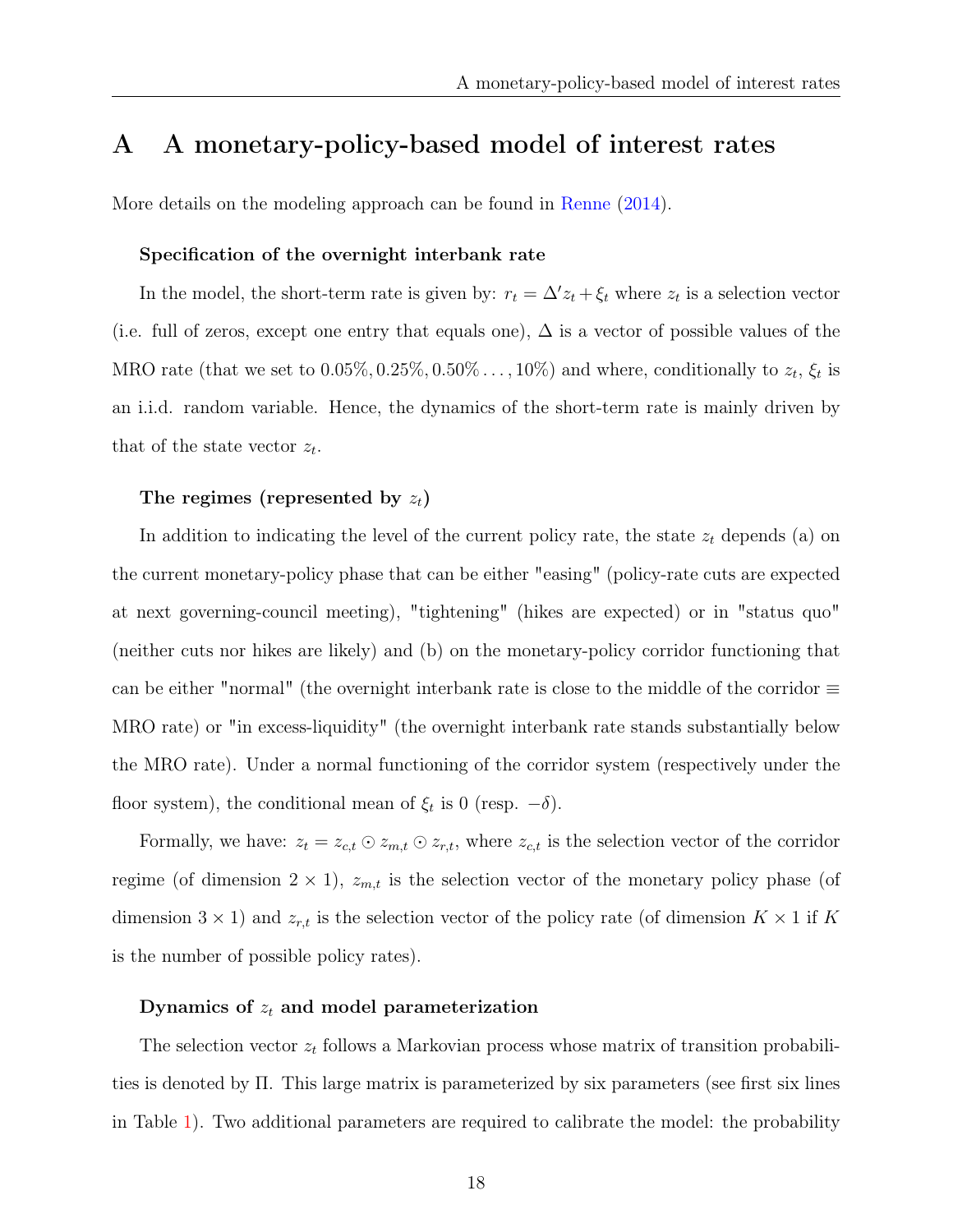<span id="page-22-0"></span>

| Descriptions                                                           | Parameter values |
|------------------------------------------------------------------------|------------------|
| Probability of a policy-rate cut at a Governing Council meeting        | 0.86             |
| (conditionally on being in an easing phase)                            |                  |
| Probability of a policy-rate hike at a Governing Council meeting       | 0.54             |
| (conditionally on being in an easing phase)                            |                  |
| Probability of shifting from easing to status-quo phase                | 0.18             |
| Probability of shifting from status-quo to easing phase                | 0.06             |
| Probability of shifting from status-quo to tightening phase            | 0.03             |
| Probability of shifting from tightening to status-quo phase            | 0.03             |
| Probability of exiting the floor system                                | 0.015            |
| Mean of the difference between the MRO rate and $r_t$ (i.e. $\delta$ ) | 14               |
| (in bps, conditionally on being in the "excess-liquidity" regime)      |                  |

Table 1: Model calibration

Notes: This table presents the calibration of the model used to compute option prices as well as MRO swaps (Expression [1\)](#page-11-1). The probability of exiting the floor system is set at 1 when the MRO is above 1.5%.  $\delta$  is expressed in fraction of the corridor width. For a daily periodicity, transition probabilities are small. Therefore, for sake of readability, these probabilities appear here in monthly terms; that is, if p is the daily transition probability, the table reports p, where  $(1-p) = (1-p)^{30}$ . This calibration is obtained by minimizing the squared errors between observed prices of fixed-income instruments and model-implied ones (Table [2\)](#page-23-0). See [Renne](#page-25-0) [\(2014\)](#page-25-0) for details regarding the estimation approach.

of exiting the excess-liquidity regime and  $\delta$ .

As shown in [Renne](#page-25-0) [\(2014\)](#page-25-0), this framework offers closed-form formulas to price any financial instruments whose future payoffs depend on the future states  $z_t$ . This is exploited in the present note in order to (a) estimate the model parameters and (b) compute the model-implied prices of the TLTRO-embedded options and model-implied MRO-swap rates (Equation [1\)](#page-11-1). Note that while issue (b) could have been dealt with by Monte-Carlo-based pricing, these kinds of computing-intensive methods would not have been well-suited to find an appropriate model calibration (issue (a)).

Tables [1](#page-22-0) and [2](#page-23-0) respectively present the model calibration and the resulting fit.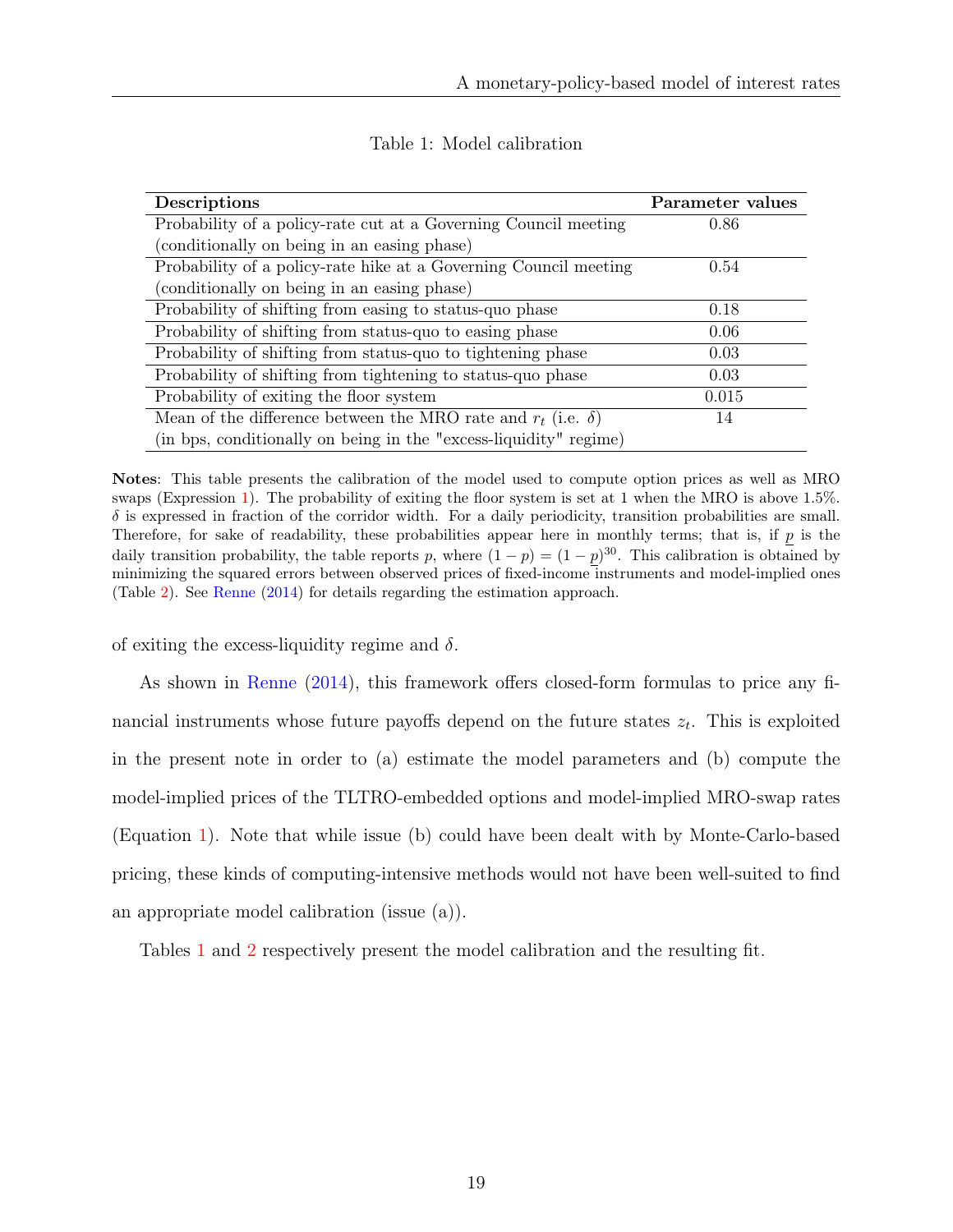| Table 2: Model fit |  |  |
|--------------------|--|--|
|--------------------|--|--|

<span id="page-23-0"></span>

|            | Model   | Obs.    |               | Model | Obs. |
|------------|---------|---------|---------------|-------|------|
|            |         |         |               |       |      |
| OIS yields |         |         | Caps          |       |      |
| $1m$ OIS   | $-0.04$ | $-0.08$ | $0.50\%$ - 3y | 0.15  | 0.15 |
| 3m OIS     | $-0.03$ | $-0.08$ | $0.50\% - 4y$ | 0.49  | 0.43 |
| 6m OIS     | $-0.04$ | $-0.08$ | $0.50\%$ - 5y | 1.13  | 0.92 |
| $1y$ OIS   | $-0.06$ | $-0.07$ | $1.00\% - 3y$ | 0.07  | 0.09 |
| $2y$ OIS   | $-0.05$ | $-0.04$ | $1.00\% - 4y$ | 0.27  | 0.30 |
| $3y$ OIS   | $-0.02$ | 0.01    | $1.00\% - 5y$ | 0.69  | 0.68 |
| 5y OIS     | 0.16    | 0.17    | $1.50\%$ - 3y | 0.05  | 0.06 |
|            |         |         | $1.50\%$ - 4y | 0.17  | 0.20 |
| Swaptions  |         |         | $1.50\%$ - 5y | 0.46  | 0.49 |
| $6m - 1y$  | 0.04    | 0.02    | $2.00\% - 3y$ | 0.03  | 0.03 |
| $6m - 2y$  | 0.10    | 0.07    | $2.00\% - 4y$ | 0.12  | 0.13 |
| $6m - 5y$  | 0.44    | 0.37    | $2.00\%$ - 5y | 0.32  | 0.35 |
| $1y - 1y$  | 0.07    | 0.05    |               |       |      |
| $1y - 2y$  | 0.17    | 0.16    | Floor         |       |      |
| $1y - 5y$  | 0.72    | 0.72    | $0.50\% - 5y$ | 1.16  | 0.98 |
| $2y - 1y$  | 0.15    | 0.13    |               |       |      |
| $2y - 2y$  | 0.37    | 0.33    |               |       |      |
| $2y - 5y$  | 1.29    | 1.32    |               |       |      |

Notes: This table compares observed with model-implied prices of fixed-income instruments. Market data are for 29 September 2014. All data are expressed in percentage points. Swaptions are at-the-money; "6m-1y" means that the expiry of the swaption is 6 months and the tenor is 1 year. For caps and floors, "0.50% - 3y" corresponds to an exercise rate of 0.50% and a maturity of 3 years. Model-implied data are based on the model calibration presented in Table [1.](#page-22-0)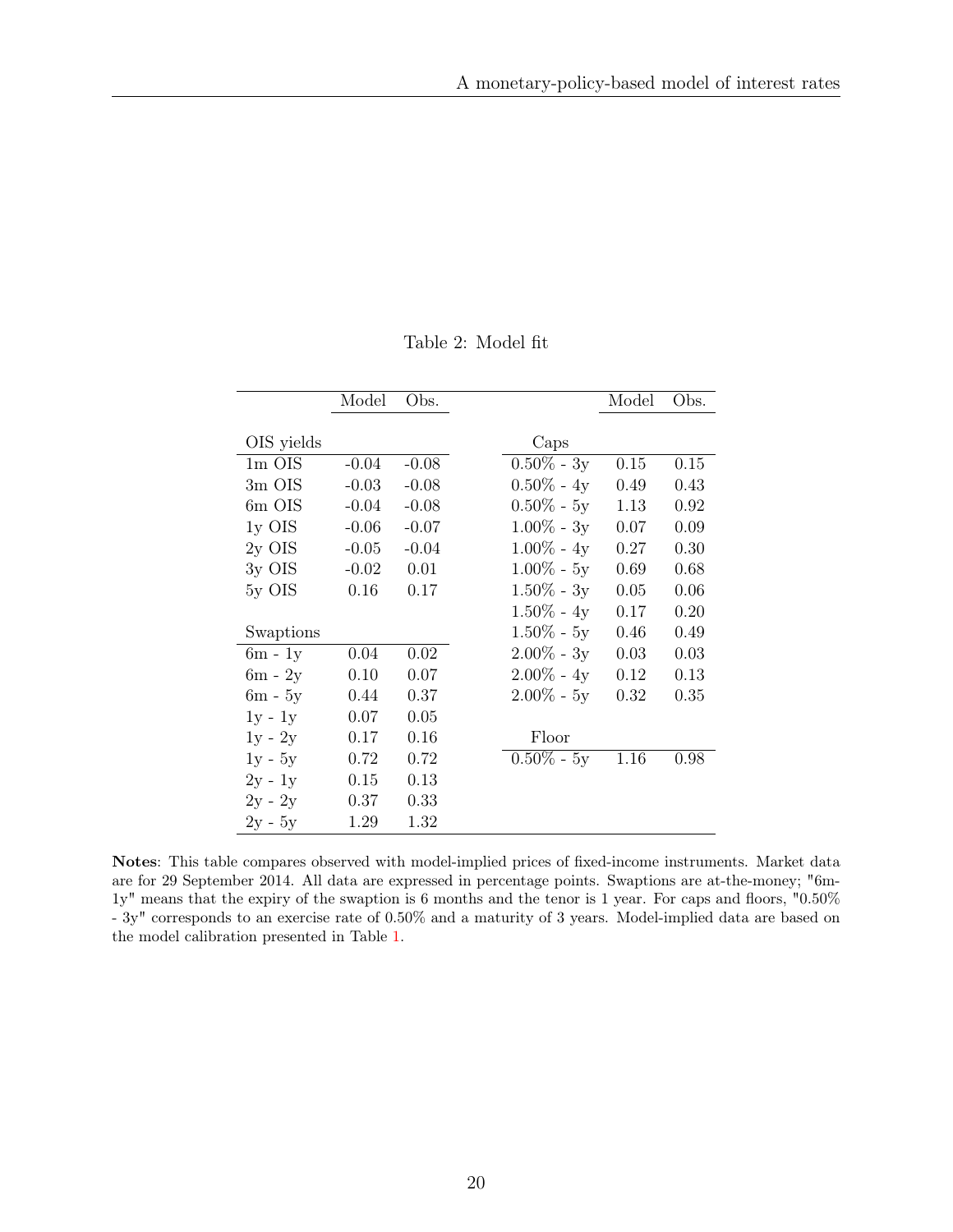## References

- <span id="page-24-7"></span>Bank for International Settlements (2013). Central Bank Collateral Frameworks and Practices. Report by a Study Group established by the Market Committe, BIS.
- <span id="page-24-0"></span>Borio, C. and P. Disyatat (2010, 09). Unconventional Monetary Policies: An Appraisal. Manchester School 78 (s1), 53–89.
- <span id="page-24-1"></span>Bowdler, C. and A. Radia (2012, WINTER). Unconventional Monetary Policy: the Assessment. Oxford Review of Economic Policy 28 (4), 603–621.
- <span id="page-24-3"></span>Cappiello, L., A. Kadareja, C. Kok Sorensen, and M. Protopapa (2010). Do Bank Loans and Credit Standards have an Effect on Output? A Panel Approach for the euro area. ECB Working Paper 1150.
- <span id="page-24-8"></span>Carlson, J. B., B. R. Craig, and W. R. Melick (2005). Recovering Market Expectations of FOMC Rate Changes with Options on Federal Funds Futures. Journal of Futures Markets 25(12), 1203– 1242.
- <span id="page-24-9"></span>Cecchetti, S. G. (2009). Crisis and Responses: The Federal Reserve in the Early Stages of the Financial Crisis. Journal of Economic Perspectives 23 (1), 51–75.
- <span id="page-24-4"></span>Churm, R., A. Radia, J. Leake, S. Srinivasan, and R. Whisker (2012). The Funding for Lending Scheme. Bank of England Quarterly Bulletin 52 (4), 306–320.
- <span id="page-24-6"></span>Eisenschmidt, J., A. Hirsch, and T. Linzert (2009). Bidding Behaviour in the ECB's Main Refinancing Operations during the Financial Crisis. ECB Working Paper 1052, ECB.
- <span id="page-24-5"></span>European Central Bank (2014). Targeted Longer-Term Refinancing Operations: Updated Modalities. ECB document, July 29, 2014, ECB.
- <span id="page-24-2"></span>Gambacorta, L., B. Hofmann, and G. Peersman (2014). The Effectiveness of Unconventional Monetary Policy at the Zero Lower Bound: A Cross-Country Analysis. Journal of Money, Credit and *Banking*  $46(4)$ , 615–642.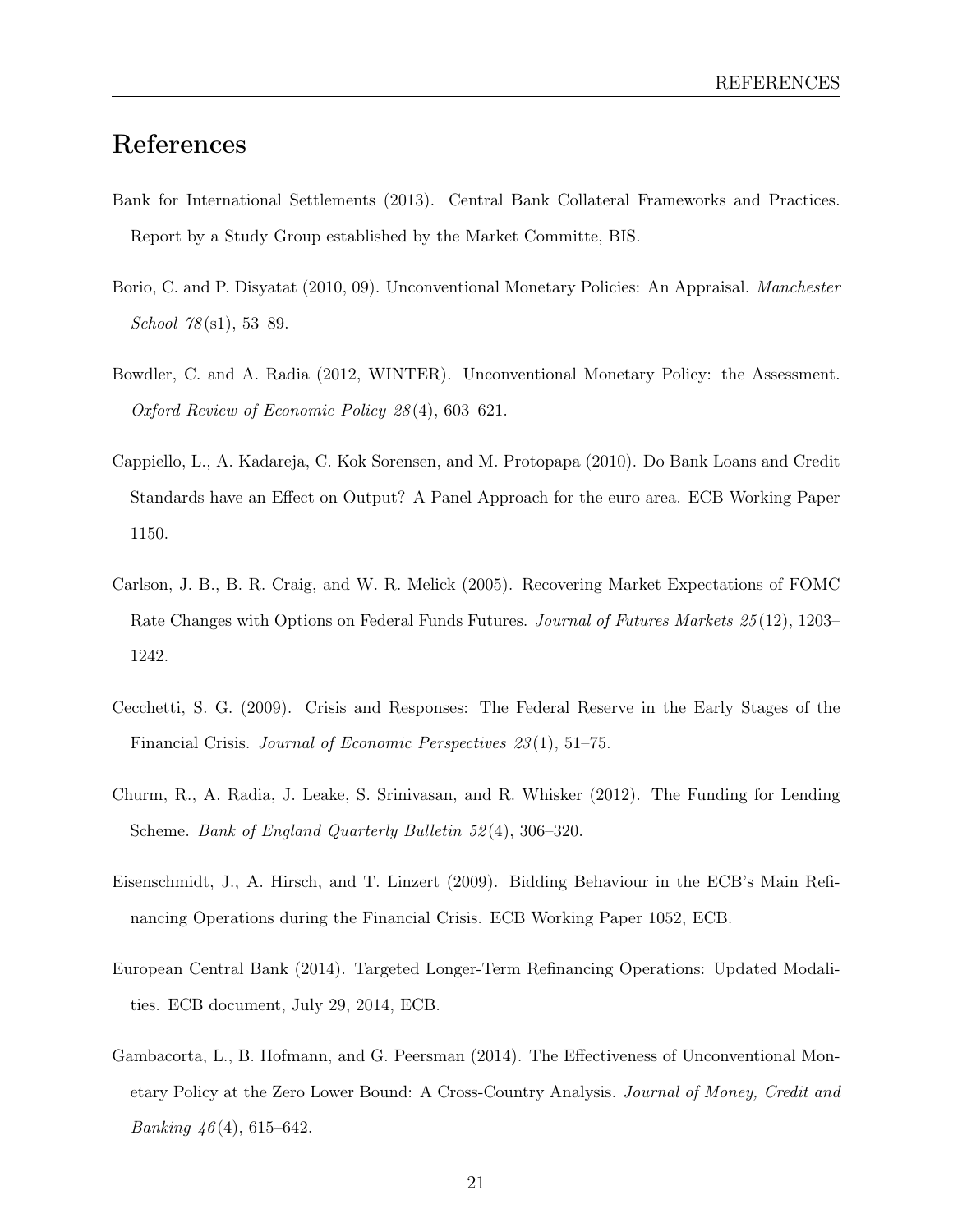- <span id="page-25-3"></span>Gambacorta, L. and D. Marques-Ibanez (2011). The Bank Lending Channel: Lessons from the Crisis. Economic Policy, 135–182.
- <span id="page-25-2"></span>Giannone, D., M. Lenza, H. Pill, and L. Reichlin (2010). Non-standard Monetary Policy Measures and Monetary Developments. CEPR Discussion Paper 8125, CEPR.
- <span id="page-25-4"></span>Governing Council of the ECB (2014). Decision of the European Central Bank of 29 July 2014 on Measures Relating to Targeted Longer-Term Refinancing Operations (ECB/2014/34). Official Journal of the European Union L 258.
- Gros, D., C. Alcidi, and A. Giovannini (2014). Targeted Longer-Term Refinancing Operations (TLTROs): Will They Revitalise Credit in the Euro Area? Document Requested by the European Parliament's Committee on Economic and Monetary Affairs IP/A/ECON/2014-03.
- <span id="page-25-6"></span>Gurkaynak, R. S. (2005). Using Federal Funds Futures Contracts For Monetary Policy Analysis. Finance and Economics Discussion Series 2005-29, Board of Governors of the Federal Reserve System (U.S.).
- <span id="page-25-7"></span>Gurkaynak, R. S., B. T. Sack, and E. P. Swanson (2007). Market-Based Measures of Monetary Policy Expectations. Journal of Business & Economic Statistics 25, 201-212.
- <span id="page-25-0"></span>Renne, J.-P. (2014). Fixed-Income Pricing in a Non-Linear Interest-Rate Model. Banque de France Working Paper forthcoming, Banque de France.
- <span id="page-25-5"></span>Reuters (2014). TLTRO to Stall Bank Funding Plans. Reuters news, Fri Jul 25, 2014.
- <span id="page-25-1"></span>Trichet, J.-C. (2013). Unconventional Monetary Policy Measures: Principles-Conditions-Raison d'Etre. International Journal of Central Banking  $9(1)$ , 229–250.
- <span id="page-25-8"></span>Whelan, K. (2014). The ECB and Non-Standard Policies: Too Little Too Late? Document was requested by the European Parliament's Committee on Economic and Monetary Affairs IP/A/ECON/2014-02.